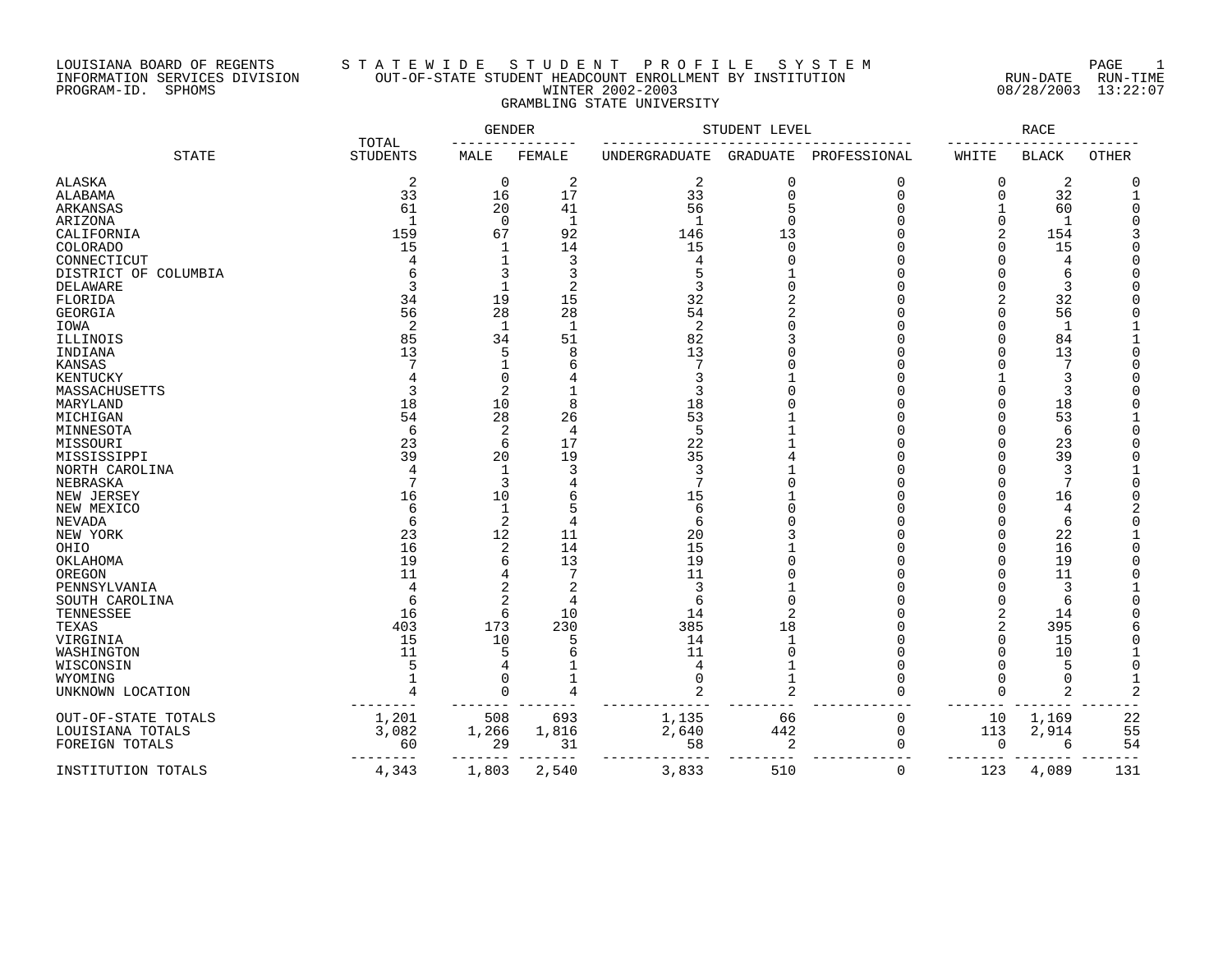## LOUISIANA BOARD OF REGENTS S T A T E W I D E S T U D E N T P R O F I L E S Y S T E M PAGE 2 INFORMATION SERVICES DIVISION OUT-OF-STATE STUDENT HEADCOUNT ENROLLMENT BY INSTITUTION RUN-DATE RUN-TIME PROGRAM-ID. SPHOMS WINTER 2002-2003 08/28/2003 13:22:07 LOUISIANA TECH UNIVERSITY

|                      |                          | GENDER       |                |                | STUDENT LEVEL  |                |                | RACE           |                |
|----------------------|--------------------------|--------------|----------------|----------------|----------------|----------------|----------------|----------------|----------------|
| <b>STATE</b>         | TOTAL<br><b>STUDENTS</b> | MALE         | FEMALE         | UNDERGRADUATE  | GRADUATE       | PROFESSIONAL   | WHITE          | <b>BLACK</b>   | OTHER          |
| ALASKA               | 5                        | 2            | 3              | 5              | $\mathbf 0$    | $\mathbf 0$    | 4              | $\overline{0}$ | $\mathbf{1}$   |
| ALABAMA              | 33                       | 17           | 16             | 29             | 4              | $\overline{0}$ | 13             | 17             | 3              |
| ARKANSAS             | 319                      | 170          | 149            | 275            | 44             | $\Omega$       | 263            | 35             | 21             |
| ARIZONA              | $\overline{2}$           | 1            | $\mathbf 1$    | $\overline{2}$ | $\mathbf 0$    | $\Omega$       | 1              | 1              | $\mathbf 0$    |
| CALIFORNIA           | 60                       | 29           | 31             | 56             | 4              | $\Omega$       | 24             | 15             | 21             |
| COLORADO             | 5                        | 4            | 1              | 5              | $\Omega$       | $\Omega$       | 3              | 1              | $\mathbf{1}$   |
| CONNECTICUT          |                          | 5            | $\overline{2}$ | 6              |                | $\cap$         | 4              | $\mathbf{1}$   | $\overline{c}$ |
| DISTRICT OF COLUMBIA | 2                        | $\Omega$     | $\overline{2}$ | 2              | $\Omega$       | n              | $\Omega$       | 2              | $\Omega$       |
| FLORIDA              | 32                       | 17           | 15             | 27             | 5              | n              | 19             | 5              | 8              |
| GEORGIA              | 36                       | 16           | 20             | 34             | $\overline{2}$ | $\cap$         | 22             | 7              |                |
| HAWAII               |                          | 1            | 0              | $\mathbf 1$    | $\Omega$       | n              | 0              | O              | 1              |
| IOWA                 | 3                        | $\mathbf 0$  | 3              | $\overline{2}$ |                | n              | 3              | $\Omega$       | $\Omega$       |
| ILLINOIS             | 18                       | 11           | 7              | 16             | $\overline{2}$ | n              | 9              | 8              | 1              |
| INDIANA              | 13                       | 7            | 6              | 12             |                |                | 9              | 2              |                |
| KANSAS               | 18                       | 13           | 5              | 17             |                | n              | 12             | 3              |                |
| KENTUCKY             | 11                       | 6            |                | 11             | $\Omega$       | n              | 7              | 3              | 1              |
| MASSACHUSETTS        | 8                        | 5            | 3              | 7              |                |                | 5              | $\Omega$       |                |
| MARYLAND             | 11                       | 4            |                | 11             | $\Omega$       |                | 3              | 5              |                |
| MAINE                | 3                        | 3            |                | 2              | 1              | n              | 3              | $\Omega$       |                |
|                      | 13                       | 7            | 6              | 11             | $\overline{2}$ |                | 9              | 2              |                |
| MICHIGAN             | 5                        | 3            | $\overline{2}$ | 5              | $\mathbf 0$    | $\cap$         | 5              | $\Omega$       |                |
| MINNESOTA            | 19                       | 9            | 10             | 18             | $\mathbf{1}$   | n              | 15             | $\overline{4}$ |                |
| MISSOURI             |                          |              |                |                |                |                |                |                |                |
| MISSISSIPPI          | 92                       | 48           | 44             | 79             | 13             | O<br>$\Omega$  | 64             | 21             |                |
| MONTANA              | 4                        | 2            | $\overline{2}$ | 4              | $\mathbf 0$    |                | 4              | 0              | O              |
| NORTH CAROLINA       | 14                       | 8            | 6              | 14             | $\Omega$       | n              | 8              | 4              |                |
| NORTH DAKOTA         | 3                        | 2            | $\mathbf{1}$   | $\overline{c}$ | $\mathbf 1$    | $\cap$         | 3              | $\Omega$       | $\cap$         |
| NEBRASKA             | 4                        | 2            | $\overline{2}$ | 3              |                | $\cap$         |                | 0              | U              |
| NEW HAMPSHIRE        | 2                        | 2            | $\Omega$       |                | $\Omega$       |                |                | $\Omega$       |                |
| NEW JERSEY           | 10                       | 9            |                | 8              | $\overline{2}$ | n              | 6              | 1              | 3              |
| NEW MEXICO           | 5                        | 2            | 3              | 4              |                | n              | 3              | $\Omega$       |                |
| NEVADA               | 3                        | 2            |                | 3              | $\Omega$       | n              | $\overline{2}$ | $\Omega$       | 1              |
| NEW YORK             | 21                       | 14           | 7              | 21             | $\Omega$       | $\cap$         | 7              | 9              | 5              |
| OHIO                 | 15                       | 12           | २              | 11             |                | n              | 10             | 5              | ∩              |
| OKLAHOMA             | 22                       | 9            | 13             | 19             | 3              | n              | 13             | 2              | 7              |
| OREGON               | 3                        | $\mathbf{1}$ | $\overline{2}$ | 2              |                |                | 3              | 0              | O              |
| PENNSYLVANIA         | 22                       | 15           | 7              | 22             | O              |                | 16             |                | 5              |
| RHODE ISLAND         | 2                        | 1            |                | 2              | $\Omega$       | n              | 1              | $\Omega$       | -1             |
| SOUTH CAROLINA       | 11                       | 3            | 8              | 10             | $\mathbf{1}$   |                | 5              | 3              |                |
| SOUTH DAKOTA         | 5                        | 4            | $\mathbf{1}$   | 3              | $\overline{2}$ |                | 4              | $\Omega$       | 1              |
| TENNESSEE            | 21                       | 12           | 9              | 19             | $\overline{2}$ | n              | 18             | 3              | $\Omega$       |
| TEXAS                | 382                      | 237          | 145            | 357            | 25             | n              | 263            | 78             | 41             |
| UTAH                 | 5                        | 1            | 4              | 4              | $\mathbf 1$    |                | 4              | $\mathbf 0$    | $\mathbf{1}$   |
| VIRGINIA             | 14                       | 11           | 3              | 13             | 1              | n              | 9              | 3              | $\overline{c}$ |
| VERMONT              | $\overline{c}$           | 1            |                | $\mathbf{1}$   | 1              | O              |                | $\Omega$       | $\mathbf{1}$   |
| WASHINGTON           | 9                        | 5            | 4              | 7              | $\overline{2}$ | $\cap$         |                |                | $\mathbf{1}$   |
| WISCONSIN            | 8                        | 4            | 4              |                | 1              | n              | 4              | $\overline{2}$ | $\overline{c}$ |
| WEST VIRGINIA        | $\mathbf{1}$             | 0            | $\mathbf{1}$   |                | $\overline{0}$ | n              | $\mathbf{1}$   | $\Omega$       | $\Omega$       |
| WYOMING              | 3                        | 2            | $\mathbf{1}$   | 2              | 1              | $\Omega$       | $\mathbf 1$    | $\Omega$       | 2              |
|                      |                          |              |                |                |                |                |                |                |                |
| OUT-OF-STATE TOTALS  | 1,307                    | 739          | 568            | 1,174          | 133            | 0              | 892            | 247            | 168            |
| LOUISIANA TOTALS     | 8,374                    | 4,085        | 4,289          | 7,429          | 945            | $\mathbf 0$    | 6,430          | 1,289          | 655            |
|                      |                          |              |                |                |                |                |                |                |                |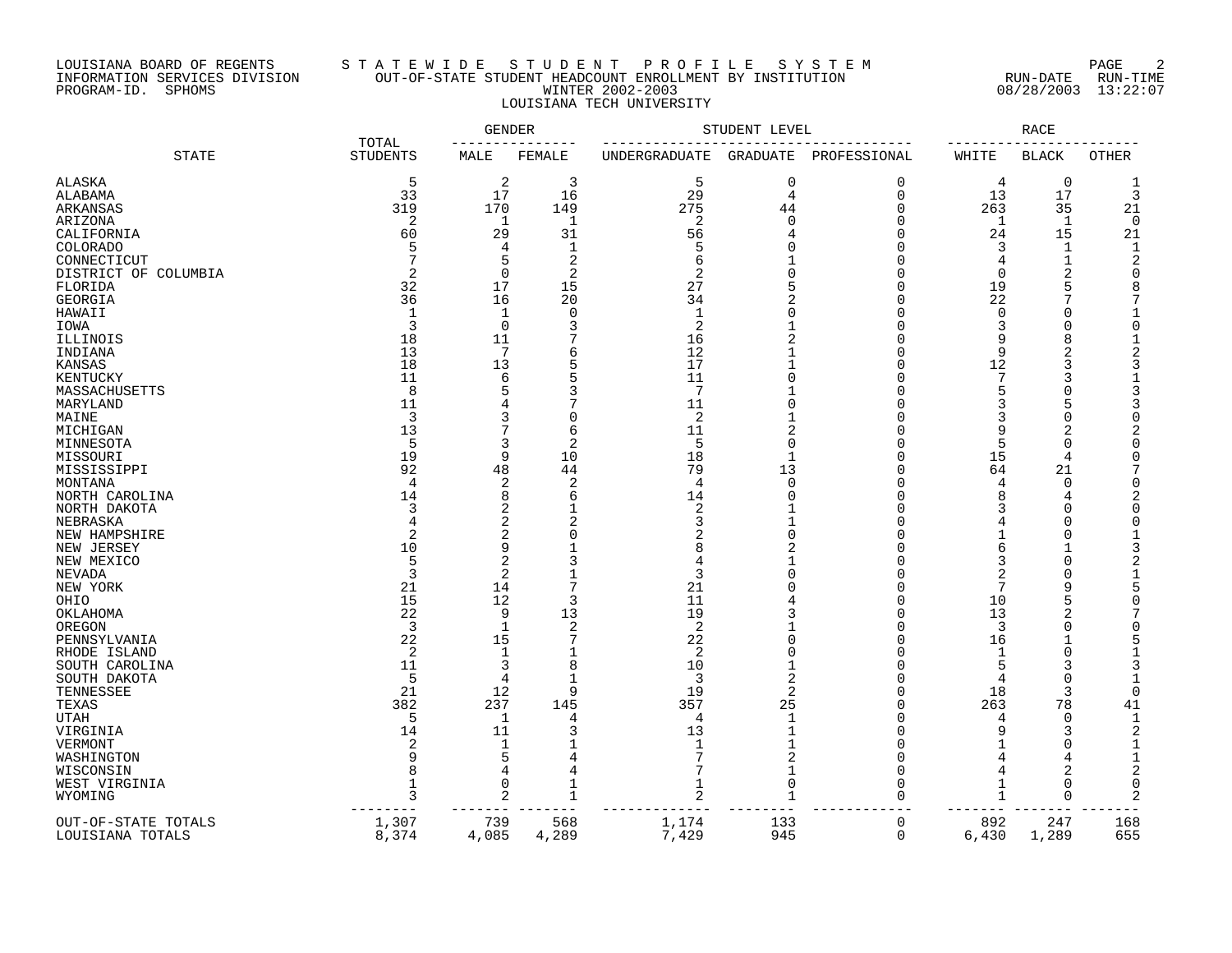## LOUISIANA BOARD OF REGENTS S T A T E W I D E S T U D E N T P R O F I L E S Y S T E M PAGE 3 INFORMATION SERVICES DIVISION OUT-OF-STATE STUDENT HEADCOUNT ENROLLMENT BY INSTITUTION RUN-DATE RUN-TIME PROGRAM-ID. SPHOMS WINTER 2002-2003 08/28/2003 13:22:07 LOUISIANA TECH UNIVERSITY

|                    | TOTAL           | <b>GENDER</b> |        |               | STUDENT LEVEL |              |       | RACE  |       |  |  |
|--------------------|-----------------|---------------|--------|---------------|---------------|--------------|-------|-------|-------|--|--|
| STATE              | <b>STUDENTS</b> | MALE          | FEMALE | UNDERGRADUATE | GRADUATE      | PROFESSIONAL | WHITE | BLACK | OTHER |  |  |
| FOREIGN TOTALS     | 540             | 353           | 187    | 170           | 370           |              | 4     |       | 535   |  |  |
| INSTITUTION TOTALS | 10,221          | 5,177         | 5,044  | 8,773         | . . 448       |              | 7,326 | ,537  | 1,358 |  |  |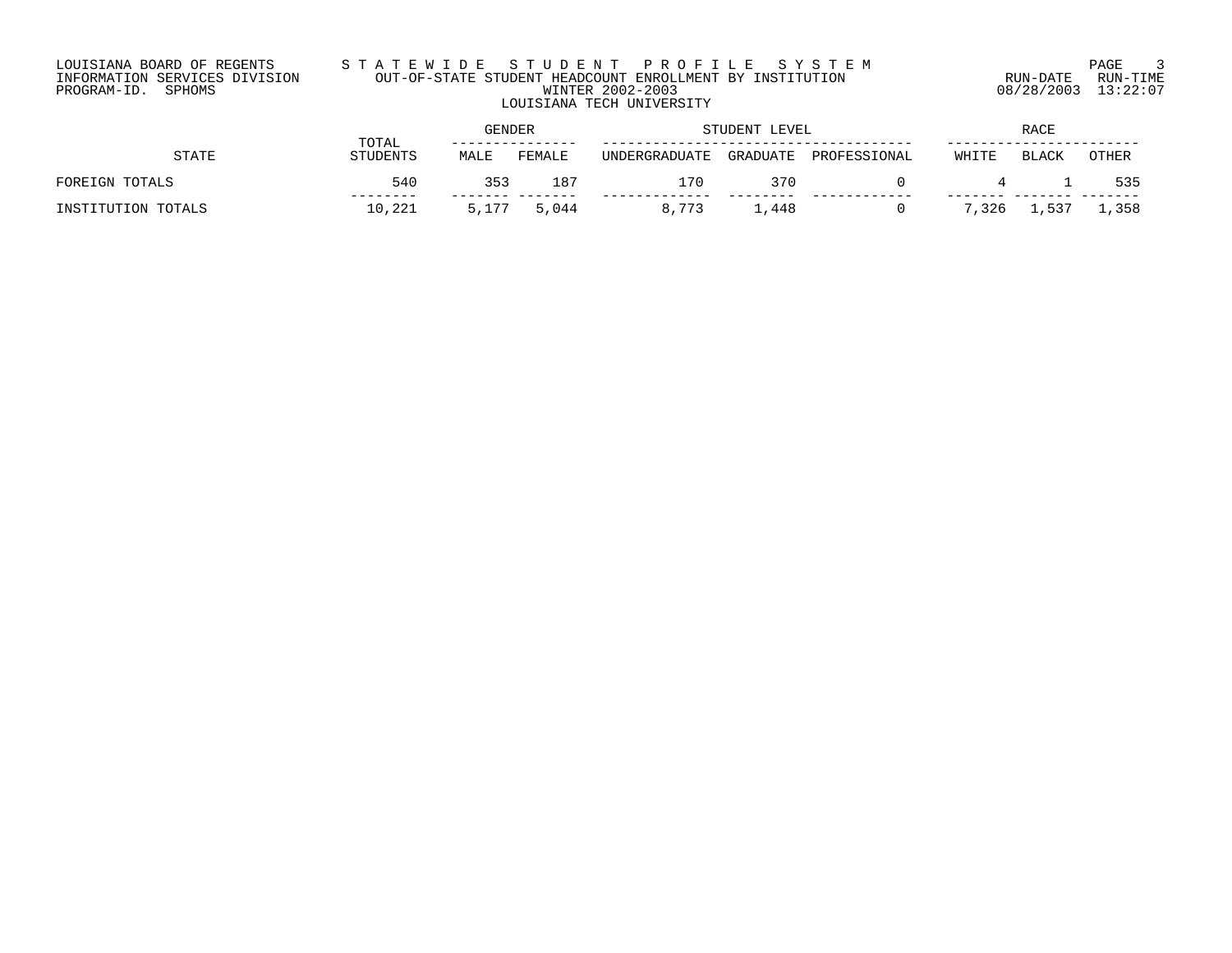## LOUISIANA BOARD OF REGENTS S T A T E W I D E S T U D E N T P R O F I L E S Y S T E M PAGE 4 INFORMATION SERVICES DIVISION OUT-OF-STATE STUDENT HEADCOUNT ENROLLMENT BY INSTITUTION RUN-DATE RUN-TIME PROGRAM-ID. SPHOMS WINTER 2002-2003 08/28/2003 13:22:07 MCNEESE STATE UNIVERSITY

|                     | TOTAL           | GENDER   |                |                      | STUDENT LEVEL |              |                | RACE           |              |
|---------------------|-----------------|----------|----------------|----------------------|---------------|--------------|----------------|----------------|--------------|
| <b>STATE</b>        | <b>STUDENTS</b> | MALE     | FEMALE         | <b>UNDERGRADUATE</b> | GRADUATE      | PROFESSIONAL | WHITE          | <b>BLACK</b>   | <b>OTHER</b> |
| <b>ALASKA</b>       | 2               | 2        | $\mathsf 0$    | 2                    | $\mathbf 0$   | 0            | 1              | $\mathbf 1$    |              |
| ALABAMA             | 5               | 3        | $\overline{2}$ |                      | $\Omega$      | $\Omega$     | $\overline{2}$ | $\overline{3}$ |              |
| <b>ARKANSAS</b>     |                 |          |                |                      |               | U            |                | $\Omega$       |              |
| ARIZONA             |                 |          |                |                      |               |              |                |                |              |
| CALIFORNIA          |                 |          |                |                      |               |              |                |                |              |
| <b>COLORADO</b>     |                 |          |                |                      |               |              |                |                |              |
| CONNECTICUT         |                 |          |                |                      |               |              |                |                |              |
| FLORIDA             | 10              |          |                |                      |               |              |                |                |              |
| <b>GEORGIA</b>      |                 |          |                |                      |               |              |                |                |              |
| HAWAII              |                 |          |                |                      |               |              |                |                |              |
| IOWA                |                 |          |                |                      |               |              |                | 0              |              |
| ILLINOIS            |                 |          |                |                      |               |              |                | 2              |              |
| INDIANA             |                 |          |                |                      |               |              |                | $\Omega$       |              |
| KANSAS              |                 | Λ        | 2              |                      |               |              | 2              |                |              |
| KENTUCKY            |                 | 3        |                |                      |               |              |                |                |              |
| MARYLAND            |                 | ∩        |                |                      |               |              |                |                |              |
| MICHIGAN            |                 |          |                |                      |               |              |                |                |              |
| MINNESOTA           |                 | 2        |                |                      |               |              |                |                |              |
| MISSOURI            |                 | 2        |                |                      |               |              |                |                |              |
| MISSISSIPPI         |                 | 5        |                |                      |               |              |                |                |              |
| MONTANA             |                 | U        |                |                      |               |              |                | U              |              |
| NORTH CAROLINA      |                 |          |                |                      |               |              |                |                |              |
| <b>NEBRASKA</b>     |                 | O        |                |                      |               |              |                |                |              |
| NEW JERSEY          |                 | 2        |                |                      |               |              |                |                |              |
| NEW MEXICO          |                 |          |                |                      |               |              |                |                |              |
| NEW YORK            |                 | 3        |                |                      |               |              |                |                |              |
| OHIO                |                 |          |                |                      |               |              |                |                |              |
| OKLAHOMA            |                 |          |                |                      |               |              |                |                |              |
| OREGON              |                 |          |                |                      |               |              |                |                |              |
| PENNSYLVANIA        |                 |          |                |                      |               |              |                |                |              |
| SOUTH CAROLINA      |                 |          |                |                      |               |              |                |                |              |
| TENNESSEE           | $\mathfrak{D}$  | 2        | $\cap$         |                      |               |              | -1             |                |              |
| TEXAS               | 334             | 157      | 177            | 315                  | 19            |              | 246            | 69             | 19           |
| <b>UTAH</b>         | 3               |          | 2              |                      | 2             | U            | 2              | $\Omega$       |              |
| VIRGINIA            |                 | 0        |                |                      |               |              |                |                |              |
| WASHINGTON          |                 | $\Omega$ |                |                      |               |              |                |                |              |
| OUT-OF-STATE TOTALS | 451             | 218      | 233            | 405                  | 46            | 0            | 329            | 96             | 26           |
| LOUISIANA TOTALS    | 6,953           | 2,704    | 4,249          | 6,092                | 861           | 0            | 5,424          | 1,350          | 179          |
| FOREIGN TOTALS      | 191             | 117      | 74             | 90                   | 101           | O            | $\Omega$       | 2              | 189          |
| INSTITUTION TOTALS  | 7,595           | 3,039    | 4,556          | 6,587                | 1,008         | 0            | 5,753          | 1,448          | 394          |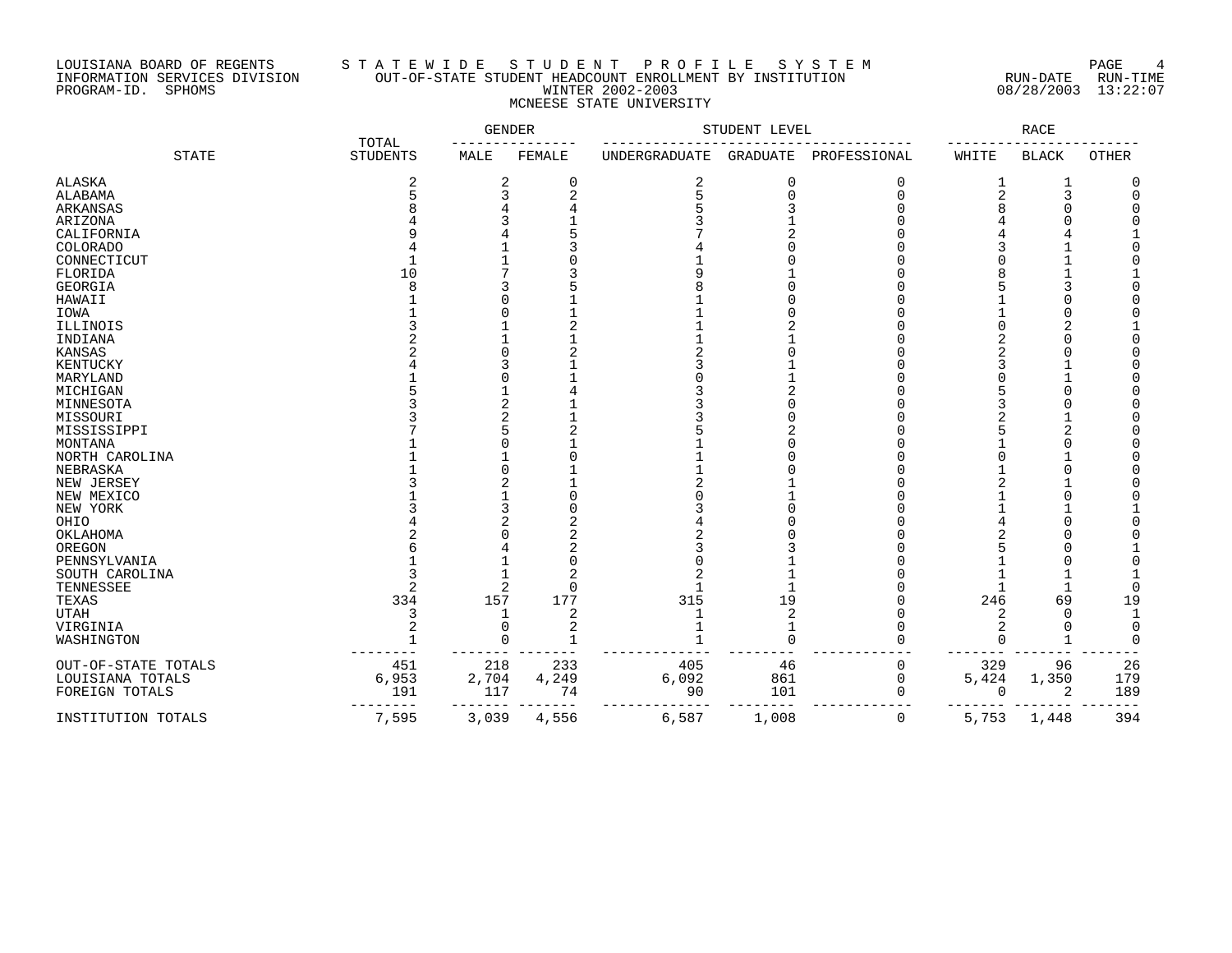## LOUISIANA BOARD OF REGENTS S T A T E W I D E S T U D E N T P R O F I L E S Y S T E M PAGE 5 INFORMATION SERVICES DIVISION OUT-OF-STATE STUDENT HEADCOUNT ENROLLMENT BY INSTITUTION RUN-DATE RUN-TIME PROGRAM-ID. SPHOMS WINTER 2002-2003 08/28/2003 13:22:07 NICHOLLS STATE UNIVERSITY

|                     |                          | GENDER   |                |                | STUDENT LEVEL   |              |          | RACE         |       |  |
|---------------------|--------------------------|----------|----------------|----------------|-----------------|--------------|----------|--------------|-------|--|
| <b>STATE</b>        | TOTAL<br><b>STUDENTS</b> | MALE     | FEMALE         | UNDERGRADUATE  | <b>GRADUATE</b> | PROFESSIONAL | WHITE    | <b>BLACK</b> | OTHER |  |
| ALABAMA             | 6                        |          | 2              | 6              | 0               | 0            | 2        | 3            |       |  |
| ARKANSAS            | 3                        |          | $\overline{c}$ |                | $\Omega$        | $\Omega$     | 3        |              |       |  |
| ARIZONA             |                          |          | 2              |                |                 |              |          |              |       |  |
| CALIFORNIA          | 11                       |          | 8              | 11             |                 |              |          | 2            |       |  |
| <b>COLORADO</b>     | $\mathbf{1}$             |          |                | $\mathbf{1}$   |                 |              |          | ∩            |       |  |
| CONNECTICUT         | $\overline{2}$           | $\Omega$ |                | $\overline{a}$ |                 |              |          |              |       |  |
| FLORIDA             | 16                       | 12       |                | 16             |                 |              |          |              |       |  |
| GEORGIA             |                          | 3        |                |                |                 |              |          |              |       |  |
| HAWAII              |                          | N        |                |                |                 |              |          |              |       |  |
| <b>IDAHO</b>        |                          |          |                |                |                 |              |          |              |       |  |
| ILLINOIS            |                          |          |                |                |                 |              |          |              |       |  |
| INDIANA             |                          |          |                |                |                 |              |          |              |       |  |
| <b>KANSAS</b>       |                          |          |                |                |                 |              |          |              |       |  |
| KENTUCKY            |                          |          |                |                |                 |              |          |              |       |  |
| MICHIGAN            |                          |          |                |                |                 |              |          |              |       |  |
| MINNESOTA           |                          |          |                |                |                 |              |          |              |       |  |
| MISSOURI            |                          |          |                |                |                 |              | $\Omega$ |              |       |  |
| MISSISSIPPI         | 30                       | 22       |                | 30             |                 |              | 12       | 15           |       |  |
| NEW JERSEY          |                          |          |                |                |                 |              | ∩        | $\cap$       |       |  |
|                     |                          | Λ        |                |                |                 |              |          |              |       |  |
| NEW MEXICO          |                          |          |                |                |                 |              |          |              |       |  |
| NEVADA              |                          |          |                |                |                 |              |          |              |       |  |
| NEW YORK            |                          |          |                |                |                 |              |          |              |       |  |
| OHIO                |                          |          |                |                |                 |              |          |              |       |  |
| OKLAHOMA            |                          |          |                |                |                 |              |          |              |       |  |
| OREGON              |                          |          |                |                |                 |              |          |              |       |  |
| RHODE ISLAND        |                          |          |                |                |                 |              |          |              |       |  |
| SOUTH CAROLINA      |                          |          |                |                |                 |              |          |              |       |  |
| TENNESSEE           |                          | 2        | C              |                |                 |              |          |              |       |  |
| TEXAS               | 48                       | 18       | 30             | 48             |                 |              | 30       |              | 10    |  |
| VIRGINIA            |                          | N        |                |                |                 |              |          |              |       |  |
| WASHINGTON          |                          |          | O              |                |                 |              |          |              |       |  |
| WISCONSIN           |                          |          |                |                |                 |              |          |              |       |  |
| WYOMING             |                          |          | $\Omega$       |                |                 |              |          |              |       |  |
| UNKNOWN LOCATION    |                          |          | $\bigcap$      |                | $\sqrt{ }$      | $\Omega$     |          | $\cap$       |       |  |
| OUT-OF-STATE TOTALS | 170                      | 90       | 80             | 167            | 3               | 0            | 98       | 41           | 31    |  |
| LOUISIANA TOTALS    | 6,433                    | 2,234    | 4,199          | 5,711          | 722             | 0            | 5,021    | 1,045        | 367   |  |
| FOREIGN TOTALS      | 74                       | 44       | 30             | 52             | 22              | 0            | $\Omega$ | $\Omega$     | 74    |  |
| INSTITUTION TOTALS  | 6,677                    | 2,368    | 4,309          | 5,930          | 747             | 0            | 5,119    | 1,086        | 472   |  |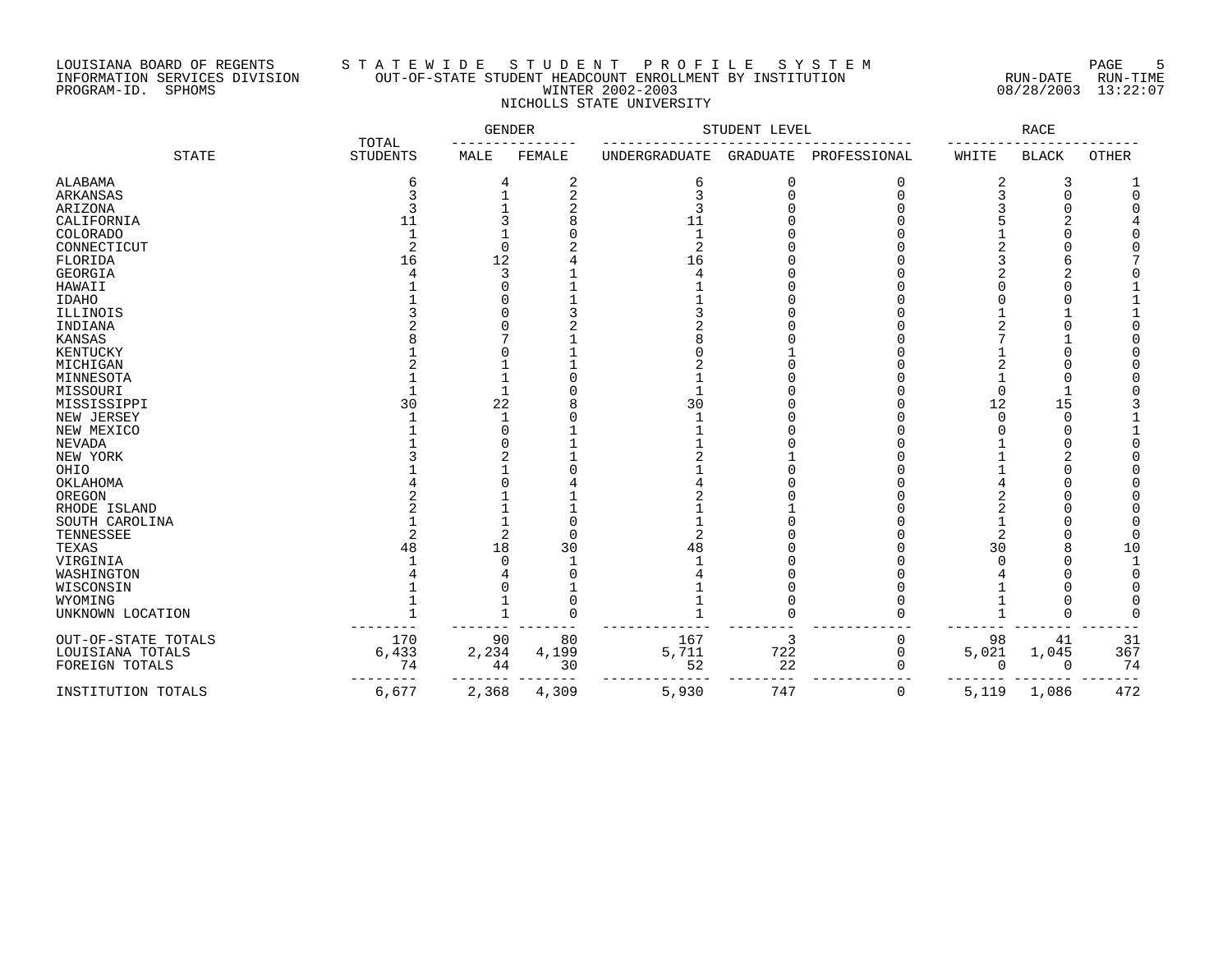## LOUISIANA BOARD OF REGENTS S T A T E W I D E S T U D E N T P R O F I L E S Y S T E M PAGE 6 INFORMATION SERVICES DIVISION OUT-OF-STATE STUDENT HEADCOUNT ENROLLMENT BY INSTITUTION RUN-DATE RUN-TIME PROGRAM-ID. SPHOMS WINTER 2002-2003 08/28/2003 13:22:07 UNIVERSITY OF LA. IN MONROE

|                     | TOTAL        | GENDER          |       |           | STUDENT LEVEL |                 |              | RACE  |              |              |
|---------------------|--------------|-----------------|-------|-----------|---------------|-----------------|--------------|-------|--------------|--------------|
|                     | <b>STATE</b> | <b>STUDENTS</b> | MALE  | FEMALE    | UNDERGRADUATE | GRADUATE        | PROFESSIONAL | WHITE | <b>BLACK</b> | <b>OTHER</b> |
| ALASKA              |              | 2               | 1     | 1         | 2             | 0               | 0            | 2     | 0            |              |
| ALABAMA             |              | 14              | 8     | 6         | 7             | $7\phantom{.0}$ | $\Omega$     | 12    | 2            |              |
| ARKANSAS            |              | 113             | 41    | 72        | 87            | 22              |              | 92    | 21           |              |
| ARIZONA             |              | 5               | 3     | 2         | 5             | $\Omega$        | Ω            | 4     | $\mathbf 1$  |              |
| CALIFORNIA          |              | 18              | 6     | 12        | 16            |                 |              | 12    | 2            |              |
| COLORADO            |              | 5               | 3     | 2         | 4             |                 |              | 3     |              |              |
| CONNECTICUT         |              | 1               | 0     |           |               |                 |              | -1    |              |              |
| FLORIDA             |              | 20              | 13    |           | 18            |                 |              | 13    |              |              |
| <b>GEORGIA</b>      |              | 10              | 6     |           | q             |                 |              | 7     |              |              |
| IOWA                |              |                 |       |           |               |                 |              |       |              |              |
| <b>IDAHO</b>        |              |                 |       |           |               |                 |              |       |              |              |
| ILLINOIS            |              |                 | 5     |           |               |                 |              |       |              |              |
| INDIANA             |              |                 |       |           |               |                 |              |       |              |              |
| KANSAS              |              |                 |       |           |               |                 |              |       |              |              |
| MASSACHUSETTS       |              |                 |       |           |               |                 |              |       |              |              |
| MARYLAND            |              |                 |       |           |               |                 |              |       |              |              |
| MAINE               |              |                 |       |           |               |                 |              |       |              |              |
| MICHIGAN            |              |                 |       |           |               |                 |              |       |              |              |
| MINNESOTA           |              |                 |       |           |               |                 |              |       | C            |              |
| MISSOURI            |              |                 | 3     |           |               | 2               |              |       |              |              |
| MISSISSIPPI         |              | 81              | 25    | 56        | 56            | 18              |              | 51    | 29           |              |
| NORTH CAROLINA      |              |                 | 2     |           |               | $\cap$          |              | 3     | 2            |              |
| NORTH DAKOTA        |              |                 |       |           |               |                 |              |       | $\Omega$     |              |
| NEW MEXICO          |              |                 |       |           |               |                 |              |       | $\cap$       |              |
| NEW YORK            |              |                 |       |           |               |                 |              |       |              |              |
| OHIO                |              |                 |       |           |               |                 |              |       |              |              |
| OKLAHOMA            |              |                 |       |           |               |                 |              |       |              |              |
| OREGON              |              |                 |       |           |               |                 |              |       |              |              |
| PENNSYLVANIA        |              |                 |       |           |               |                 |              |       | $\cap$       |              |
| SOUTH CAROLINA      |              | F               | 3     |           |               |                 |              |       | 2            |              |
| TENNESSEE           |              | 8               | 5     | 3         |               |                 |              | 8     | $\mathbf 0$  |              |
| TEXAS               |              | 134             | 48    | 86        | 125           |                 | 2            | 91    | 33           | 10           |
| <b>UTAH</b>         |              | 3               | 2     |           |               |                 |              | 3     | $\Omega$     | $\Omega$     |
| VIRGINIA            |              |                 | 3     |           |               |                 |              |       |              |              |
|                     |              |                 |       |           |               |                 |              |       | $\Omega$     |              |
| WASHINGTON          |              |                 |       |           |               |                 |              |       | $\cap$       |              |
| WISCONSIN           |              |                 |       |           |               |                 |              |       |              |              |
| WEST VIRGINIA       |              |                 |       |           |               |                 |              |       |              |              |
| WYOMING             |              |                 | 7     | $\bigcap$ |               | $\sqrt{ }$      | $\cap$       |       | $\bigcap$    |              |
| UNKNOWN LOCATION    |              | 10              |       | 3         |               |                 |              |       |              |              |
| OUT-OF-STATE TOTALS |              | 513             | 212   | 301       | 416           | 81              | 16           | 371   | 112          | 30           |
| LOUISIANA TOTALS    |              | 7,208           | 2,466 | 4,742     | 6,047         | 808             | 353          | 4,916 | 2,053        | 239          |
| FOREIGN TOTALS      |              | 210             | 111   | 99        | 73            | 136             | 1            | 0     | 0            | 210          |
| INSTITUTION TOTALS  |              | 7,931           | 2,789 | 5,142     | 6,536         | 1,025           | 370          | 5,287 | 2,165        | 479          |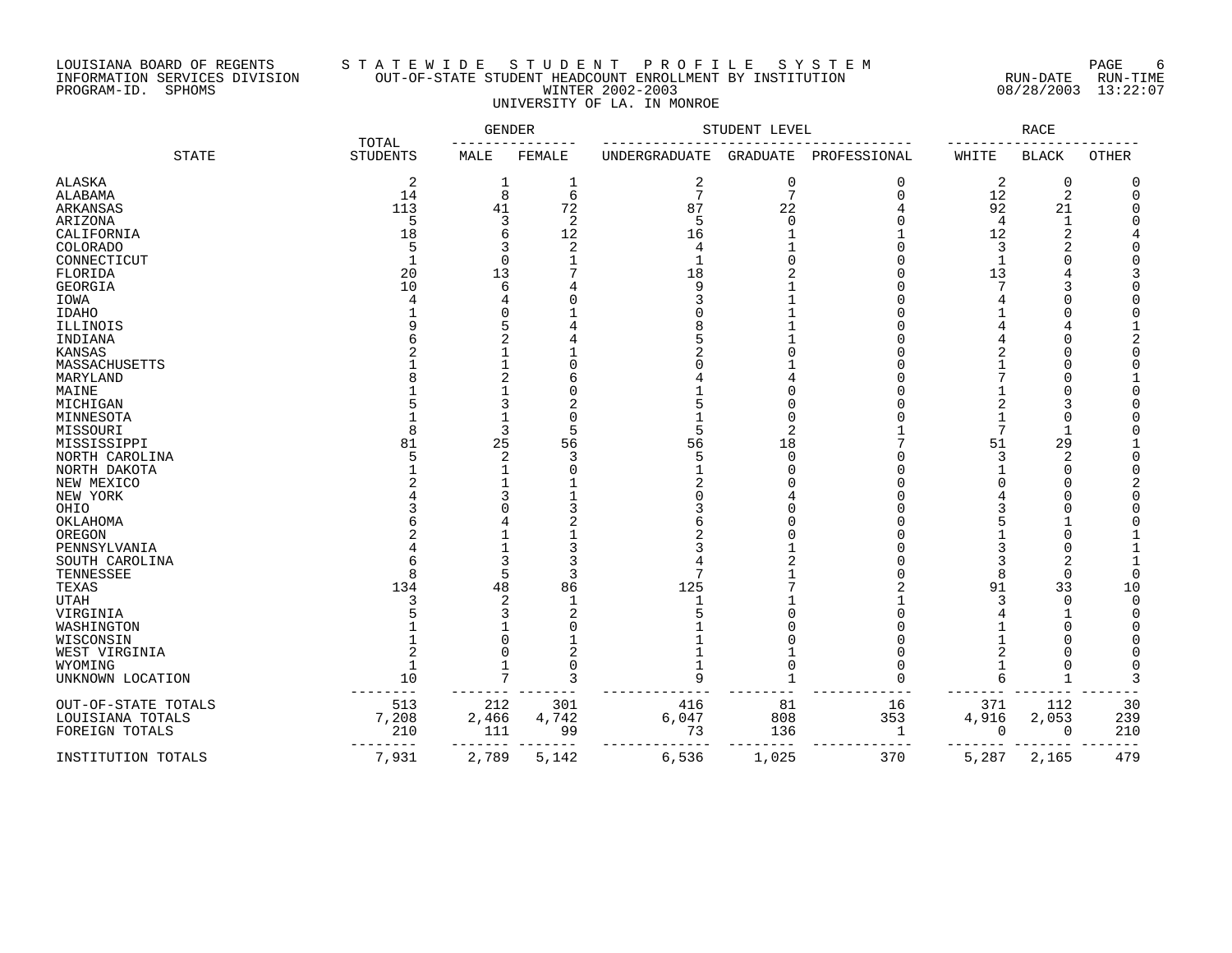#### LOUISIANA BOARD OF REGENTS S T A T E W I D E S T U D E N T P R O F I L E S Y S T E M PAGE 7 INFORMATION SERVICES DIVISION OUT-OF-STATE STUDENT HEADCOUNT ENROLLMENT BY INSTITUTION RUN-DATE RUN-TIME PROGRAM-ID. SPHOMS WINTER 2002-2003 08/28/2003 13:22:07 NORTHWESTERN STATE UNIVERSITY

|                     |                          | <b>GENDER</b> |          |                      | STUDENT LEVEL   |              |       | RACE           |              |
|---------------------|--------------------------|---------------|----------|----------------------|-----------------|--------------|-------|----------------|--------------|
| <b>STATE</b>        | TOTAL<br><b>STUDENTS</b> | MALE          | FEMALE   | <b>UNDERGRADUATE</b> | <b>GRADUATE</b> | PROFESSIONAL | WHITE | <b>BLACK</b>   | <b>OTHER</b> |
| ALABAMA             | 6                        | 1             | 5        | 5                    | 1               | 0            | 4     | 2              |              |
| ARKANSAS            | 16                       | 4             | 12       | 12                   | $\overline{4}$  | $\Omega$     | 15    | $\mathbf{1}$   |              |
| ARIZONA             | 4                        |               | 3        | $\overline{4}$       |                 | $\cap$       | 2     | C              |              |
| CALIFORNIA          | 12                       | 3             |          | 12                   |                 |              |       |                |              |
| COLORADO            | 3                        | $\Omega$      | 3        | 3                    |                 |              |       |                |              |
|                     | $\mathbf{1}$             |               | $\Omega$ | $\mathbf{1}$         |                 |              |       |                |              |
| CONNECTICUT         |                          |               |          |                      |                 |              |       |                |              |
| FLORIDA             | 22                       | 11            | 11       | 16                   |                 |              | 16    |                |              |
| GEORGIA             | 11                       | $\mathbf 1$   | 10       | 10                   |                 |              |       |                |              |
| HAWAII              |                          | 0             | 5        |                      |                 |              |       |                |              |
| IOWA                |                          |               |          |                      |                 |              |       |                |              |
| ILLINOIS            |                          |               | 2        |                      |                 |              |       |                |              |
| INDIANA             |                          |               |          |                      |                 |              |       |                |              |
| KANSAS              |                          |               |          |                      |                 |              |       |                |              |
| KENTUCKY            |                          |               |          |                      |                 |              |       |                |              |
| MARYLAND            |                          |               |          |                      |                 |              |       |                |              |
| MAINE               |                          |               |          |                      |                 |              |       | C              |              |
| MICHIGAN            |                          |               | 3        |                      |                 |              |       | C              |              |
| MINNESOTA           |                          |               |          |                      |                 |              |       | $\overline{2}$ |              |
|                     | 9                        |               | 8        |                      |                 |              |       | $\mathbf{1}$   |              |
| MISSOURI            |                          | 1             |          |                      |                 |              | 6     |                |              |
| MISSISSIPPI         | 24                       | 11            | 13       | 18                   |                 |              | 11    | 12             |              |
| MONTANA             |                          | $\Omega$      | -1       |                      |                 |              | 1     | $\mathbf 0$    |              |
| NORTH CAROLINA      |                          | 2             |          |                      |                 |              |       | $\Omega$       |              |
| NEBRASKA            |                          |               |          |                      |                 |              |       | $\Omega$       |              |
| NEW JERSEY          |                          |               |          |                      |                 |              |       |                |              |
| NEW MEXICO          |                          |               |          |                      |                 |              |       | $\bigcap$      |              |
| NEVADA              |                          |               |          |                      |                 |              |       |                |              |
| NEW YORK            |                          |               |          |                      |                 |              |       |                |              |
| OHIO                |                          |               |          |                      |                 |              |       |                |              |
| OKLAHOMA            |                          |               |          |                      |                 |              |       |                |              |
| OREGON              |                          |               |          |                      |                 |              |       | $\Omega$       |              |
| PENNSYLVANIA        |                          |               |          |                      |                 |              |       | O              |              |
|                     | 5                        | 3             |          |                      |                 |              |       | 3              |              |
| SOUTH CAROLINA      | 7                        |               |          |                      |                 |              |       |                |              |
| TENNESSEE           |                          | 2             | 5        | 6                    | $\mathbf{1}$    |              | 4     | 3              |              |
| TEXAS               | 297                      | 153           | 144      | 281                  | 16              |              | 205   | 58             | 34           |
| <b>UTAH</b>         | 2                        | O             | 2        | 2                    | O               |              |       | $\Omega$       |              |
| VIRGINIA            |                          |               |          |                      |                 |              |       |                |              |
| WASHINGTON          |                          |               |          |                      |                 |              |       | $\mathbf 0$    |              |
| WISCONSIN           |                          |               |          |                      |                 |              |       | $\bigcap$      |              |
| WEST VIRGINIA       |                          |               | 3        |                      |                 |              |       |                |              |
| WYOMING             | $\overline{2}$           | 0             | 2        |                      | 0               |              |       | C              |              |
| UNKNOWN LOCATION    |                          |               | $\Omega$ |                      | $\Omega$        | $\Omega$     |       | $\Omega$       |              |
| OUT-OF-STATE TOTALS | 498                      | 217           | 281      | 451                  | 47              | 0            | 342   | 100            | 56           |
| LOUISIANA TOTALS    | 9,197                    | 3,035         | 6,162    | 8,130                | 1,067           | 0            | 5,702 | 2,747          | 748          |
| FOREIGN TOTALS      | 32                       | 17            | 15       | 28                   | 4               | 0            | 0     | 0              | 32           |
| INSTITUTION TOTALS  | $------$<br>9,727        | 3,269         | 6,458    | 8,609                | 1,118           | 0            | 6,044 | 2,847          | 836          |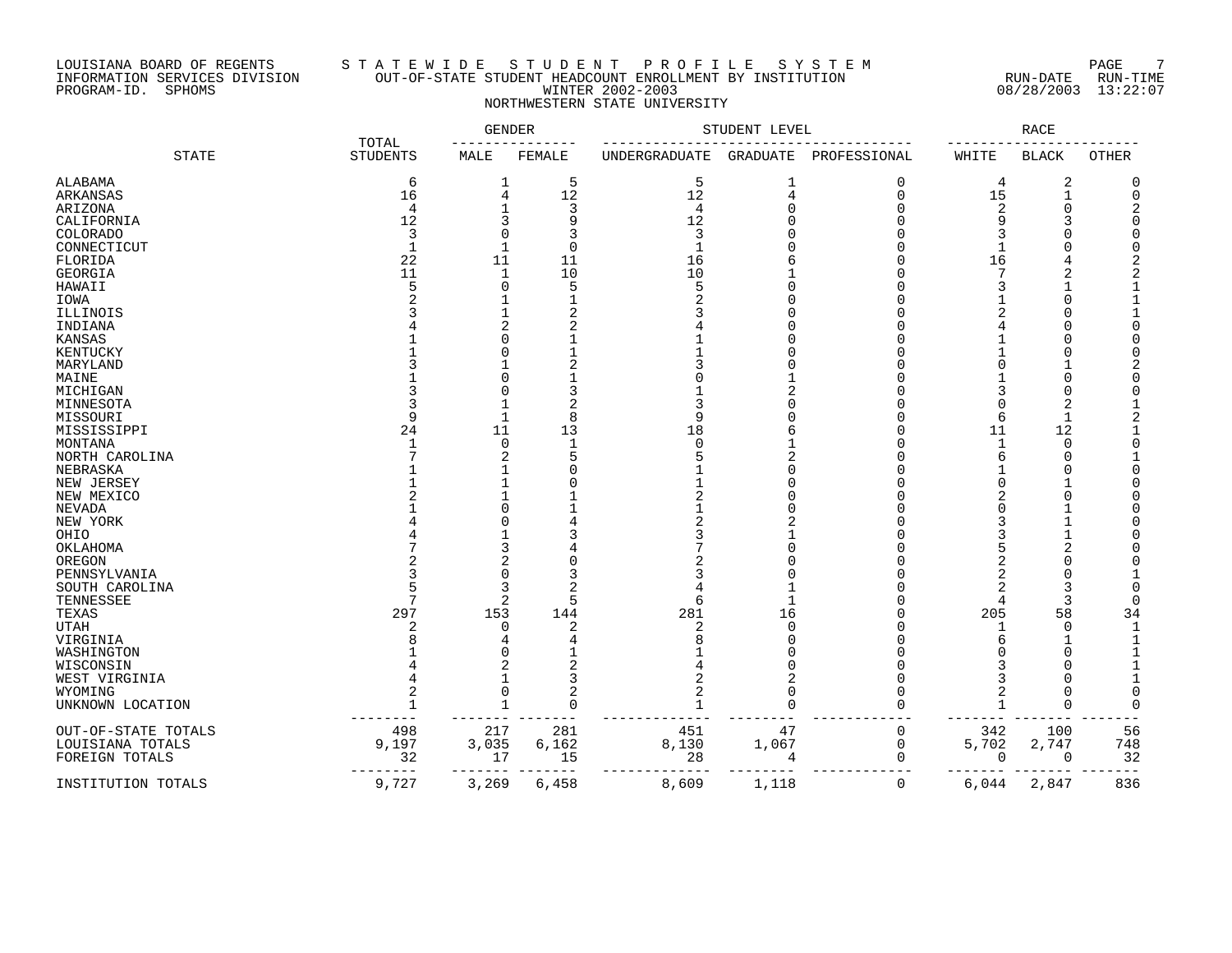#### LOUISIANA BOARD OF REGENTS S T A T E W I D E S T U D E N T P R O F I L E S Y S T E M PAGE 8 INFORMATION SERVICES DIVISION OUT-OF-STATE STUDENT HEADCOUNT ENROLLMENT BY INSTITUTION RUN-DATE RUN-TIME PROGRAM-ID. SPHOMS WINTER 2002-2003 08/28/2003 13:22:07 SOUTHEASTERN LA. UNIVERSITY

| TOTAL<br><b>STATE</b><br><b>STUDENTS</b><br>FEMALE<br><b>GRADUATE</b><br>PROFESSIONAL<br>WHITE<br>MALE<br>UNDERGRADUATE | <b>BLACK</b><br><b>OTHER</b> |     |
|-------------------------------------------------------------------------------------------------------------------------|------------------------------|-----|
|                                                                                                                         |                              |     |
| 12<br>10<br>2<br>ALABAMA<br>6<br>6<br>$\Omega$<br>8                                                                     | 4                            | U   |
| 2<br>2<br>5<br>3<br>3<br>ARKANSAS<br>$\Omega$<br>4                                                                      | $\mathbf 1$                  | ∩   |
| 2<br>$\Omega$<br>ARIZONA<br>2<br>U<br>Λ                                                                                 |                              |     |
| 17<br>10<br>10<br>17<br>CALIFORNIA                                                                                      |                              |     |
| 7<br>2<br>COLORADO<br>6<br>6                                                                                            |                              |     |
| 17<br>8<br>16<br>13                                                                                                     |                              |     |
| FLORIDA                                                                                                                 |                              |     |
| 12<br><b>GEORGIA</b><br>11<br>5                                                                                         |                              |     |
| HAWAII<br>3<br>3                                                                                                        |                              |     |
| IOWA<br>N<br>3                                                                                                          |                              |     |
| <b>IDAHO</b>                                                                                                            |                              |     |
| ILLINOIS                                                                                                                |                              |     |
| INDIANA                                                                                                                 |                              |     |
| KANSAS<br>O                                                                                                             |                              |     |
| KENTUCKY<br>3                                                                                                           |                              |     |
| MASSACHUSETTS                                                                                                           |                              |     |
| MARYLAND<br>3                                                                                                           | 3                            |     |
| MAINE                                                                                                                   |                              |     |
|                                                                                                                         |                              |     |
| MICHIGAN<br>4<br>3<br>6<br>4                                                                                            | 3                            |     |
| 11<br>3<br>MISSOURI<br>8<br>11<br>$\Omega$<br>6                                                                         | 4                            |     |
| 91<br>69<br>22<br>MISSISSIPPI<br>34<br>57<br>68                                                                         | 21                           |     |
| 0<br>$\Omega$<br>MONTANA                                                                                                | $\Omega$                     |     |
| 2<br>NORTH CAROLINA                                                                                                     | U                            |     |
| NORTH DAKOTA                                                                                                            |                              |     |
| 2<br>NEBRASKA<br>3                                                                                                      |                              |     |
| NEW HAMPSHIRE<br>0                                                                                                      |                              |     |
| 2<br>2<br>NEW JERSEY                                                                                                    |                              |     |
| 2<br>NEW MEXICO<br>2                                                                                                    |                              |     |
|                                                                                                                         |                              |     |
| NEW YORK                                                                                                                |                              |     |
| 3<br>OHIO                                                                                                               |                              |     |
| 3<br>OKLAHOMA                                                                                                           |                              |     |
| OREGON                                                                                                                  |                              |     |
| PENNSYLVANIA                                                                                                            |                              |     |
| RHODE ISLAND<br>O                                                                                                       |                              |     |
| SOUTH CAROLINA<br>$\Omega$<br>$\Omega$                                                                                  |                              |     |
| 5<br>10<br>5<br>TENNESSEE<br>4                                                                                          | 6                            |     |
| 60<br>20<br>TEXAS<br>40<br>53<br>49                                                                                     |                              |     |
| $\bigcap$<br>UTAH<br>$\mathbf{1}$                                                                                       |                              |     |
| VIRGINIA                                                                                                                |                              |     |
| U                                                                                                                       |                              |     |
| VERMONT                                                                                                                 |                              |     |
| 2<br>WASHINGTON<br>5                                                                                                    |                              |     |
| 1<br>$\mathbf 0$<br>WEST VIRGINIA<br>O                                                                                  | $\Omega$                     | 0   |
| 337<br>136<br>201<br>268<br>69<br>$\mathbf 0$<br>250<br>OUT-OF-STATE TOTALS                                             | 68                           | 19  |
| 14,300<br>4,983<br>9,317<br>12,431<br>1,869<br>11,557<br>LOUISIANA TOTALS<br>0                                          | 2,237                        | 506 |
| 162<br>84<br>70<br>FOREIGN TOTALS<br>78<br>92<br>0<br>0                                                                 | 0                            | 162 |
| -------<br>---<br>14,799<br>0<br>5,203<br>9,596<br>12,791<br>2,008<br>11,807<br>INSTITUTION TOTALS                      | 2,305                        | 687 |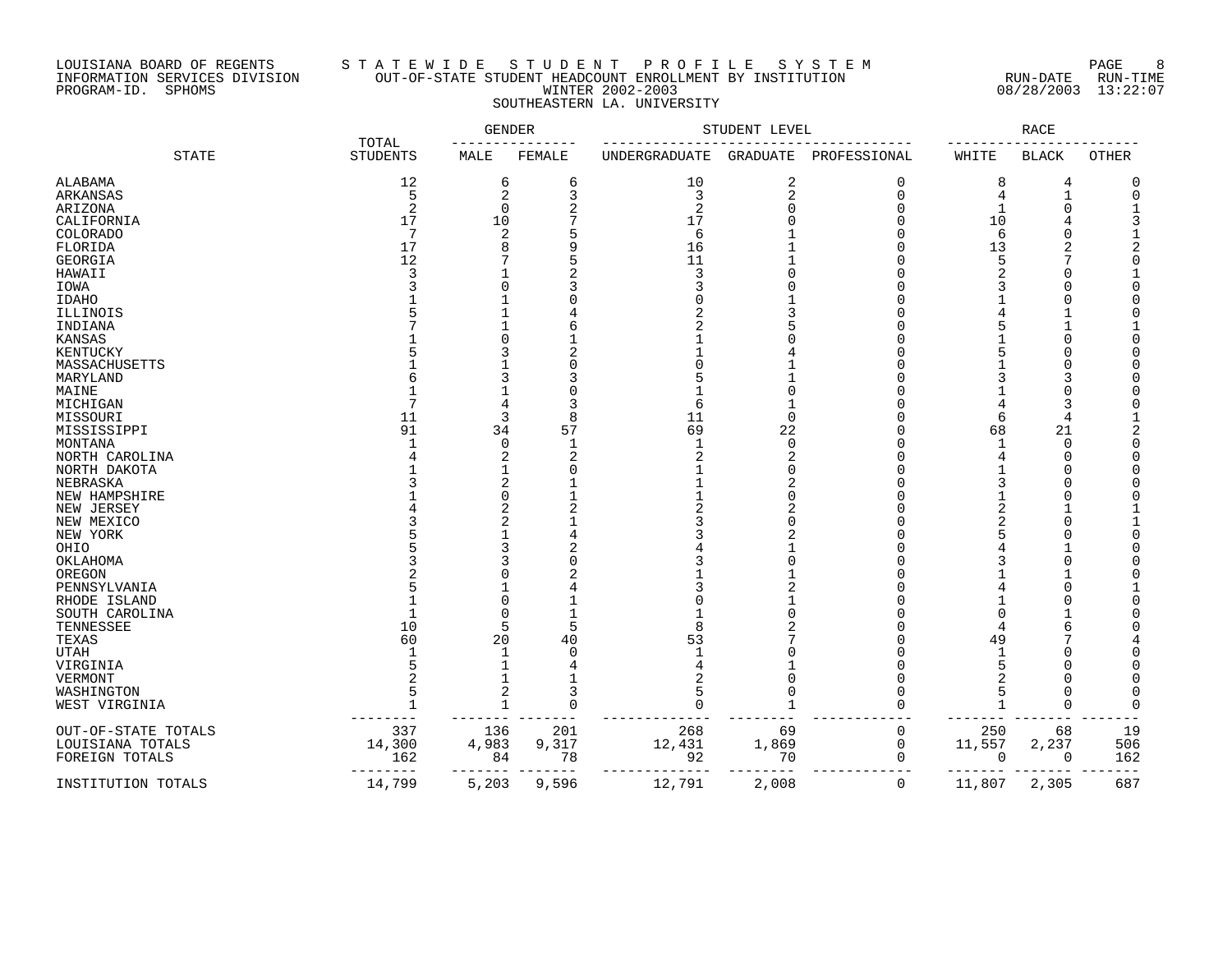#### LOUISIANA BOARD OF REGENTS S T A T E W I D E S T U D E N T P R O F I L E S Y S T E M PAGE 9 INFORMATION SERVICES DIVISION OUT-OF-STATE STUDENT HEADCOUNT ENROLLMENT BY INSTITUTION RUN-DATE RUN-TIME PROGRAM-ID. SPHOMS WINTER 2002-2003 08/28/2003 13:22:07 UNIVERSITY OF LA. IN LAFAYETTE

|                           |                          |                   | <b>GENDER</b>  |                | STUDENT LEVEL  |              |                |                |              |
|---------------------------|--------------------------|-------------------|----------------|----------------|----------------|--------------|----------------|----------------|--------------|
| <b>STATE</b>              | TOTAL<br><b>STUDENTS</b> | MALE              | FEMALE         | UNDERGRADUATE  | GRADUATE       | PROFESSIONAL | WHITE          | <b>BLACK</b>   | <b>OTHER</b> |
| ALASKA                    | $\overline{2}$           | 2                 | 0              | $\overline{c}$ | $\overline{0}$ | 0            | 2              | 0              |              |
| ALABAMA                   | 16                       | 6                 | 10             | 12             | 4              | $\Omega$     | 15             | $\mathbf{1}$   |              |
| ARKANSAS                  | 12                       | 2                 | 10             | 7              | 5              | $\Omega$     | 8              | 3              |              |
| ARIZONA                   | 3                        | $\mathbf 1$       | $\overline{2}$ | $\overline{2}$ |                | $\Omega$     | 3              | $\Omega$       |              |
| CALIFORNIA                | 37                       | 21                | 16             | 31             | 6              | $\cap$       | 25             | 6              |              |
| <b>COLORADO</b>           | 6                        | 3                 | 3              | 6              | $\cap$         | ∩            | 5              | $\Omega$       |              |
| CONNECTICUT               | 6                        | 3                 | 3              | $\overline{2}$ |                | Ω            | 4              | 1              |              |
| DELAWARE                  | $\overline{2}$           | $\mathbf 0$       | $\overline{2}$ | 2              | $\Omega$       | Ω            | 2              | $\mathbf 0$    |              |
| FLORIDA                   | 26                       | 15                | 11             | 20             | 6              | $\cap$       | 15             | 10             |              |
| <b>GEORGIA</b>            | 10                       | 6                 | 4              | 8              |                | ∩            | 6              | 3              |              |
| HAWAII                    | 2                        | 1                 | $\mathbf{1}$   | 2              | $\Omega$       | Ω            | $\overline{c}$ | $\mathbf 0$    |              |
| IOWA                      | 4                        | 4                 | $\bigcap$      |                | $\cap$         | Λ            |                | $\Omega$       |              |
| <b>IDAHO</b>              | $\mathbf{1}$             | 1                 | $\Omega$       |                | $\Omega$       | ſ            |                | $\mathbf 0$    |              |
| ILLINOIS                  | 21                       | 14                | 7              | 14             |                | r            | 8              | 10             |              |
| INDIANA                   | $\mathsf{R}$             | 4                 | 4              | 6              | 2              | ſ            |                | $\mathbf 1$    |              |
| KANSAS                    |                          | 1                 | C              |                | $\Omega$       |              | $\Omega$       | $\mathbf{1}$   |              |
| KENTUCKY                  |                          | $\overline{2}$    |                |                |                | r            | 5              | $\Omega$       |              |
| MASSACHUSETTS             |                          |                   |                |                | $\sqrt{ }$     |              |                |                |              |
| MARYLAND                  |                          | 4                 |                |                |                |              |                | 4              |              |
| MAINE                     |                          |                   |                |                |                |              | 2              | $\cap$         |              |
| MICHIGAN                  |                          | $\Omega$          |                | 2              |                |              |                | $\bigcap$      |              |
| MINNESOTA                 | 5                        | 5                 |                | 2              |                |              | 5              | $\bigcap$      |              |
| MISSOURI                  | 11<br>27                 | 5                 | 6<br>8         | 10<br>23       |                | ſ            | 9              | 2<br>6         |              |
| MISSISSIPPI               | $\mathbf{1}$             | 19<br>$\mathbf 1$ | O              | $\mathbf{1}$   | Ω              | r            | 20<br>1        | $\Omega$       |              |
| MONTANA<br>NORTH CAROLINA | 10                       | 4                 | 6              |                |                |              | 8              | 2              |              |
| NORTH DAKOTA              | $\mathbf 1$              | 1                 | $\Omega$       |                |                |              |                | $\Omega$       |              |
| NEBRASKA                  | $\overline{2}$           | $\Omega$          | 2              |                |                | r            | 2              | $\bigcap$      |              |
| NEW JERSEY                | q                        | 7                 |                |                |                |              | 4              |                |              |
| NEW MEXICO                | 7                        | 4                 | 3              | 6              |                |              | 5              | $\bigcap$      |              |
| <b>NEVADA</b>             | $\overline{c}$           | 0                 | 2              | 2              | $\Omega$       |              | $\overline{2}$ | $\bigcap$      |              |
| NEW YORK                  | 19                       | 12                |                | 10             | 9              | r            | 16             |                |              |
| OHIO                      | 8                        | 2                 | 6              | 6              | 2              | $\cap$       | 7              | $\mathbf{1}$   |              |
| OKLAHOMA                  | 12                       | 6                 | 6              | 10             | $\overline{2}$ | Ω            | 10             | 2              |              |
| OREGON                    | $\overline{2}$           | 1                 |                | $\Omega$       | $\overline{2}$ |              | 2              | $\Omega$       |              |
| PENNSYLVANIA              | $\overline{4}$           | 2                 | $\overline{2}$ | $\overline{c}$ | $\overline{2}$ | $\cap$       | 3              | $\bigcap$      |              |
| SOUTH CAROLINA            | $\overline{4}$           | 1                 | 3              |                | 3              | n            | $\overline{4}$ | $\mathbf 0$    |              |
| TENNESSEE                 | 11                       | 2                 | 9              | 6              | 5              | O            | 8              | $\overline{2}$ |              |
| TEXAS                     | 180                      | 89                | 91             | 160            | 20             | $\Omega$     | 125            | 43             | 12           |
| <b>UTAH</b>               | 3                        | 2                 |                | 2              |                | Ω            | 2              | $\mathbf 0$    |              |
| VIRGINIA                  | 12                       | 7                 | 5              |                | 5              | n            | 8              | $\overline{c}$ |              |
| WASHINGTON                | 5                        |                   | 4              |                | 2              | ſ            |                | $\Omega$       |              |
| WISCONSIN                 |                          | 1                 | C              |                | $\Omega$       |              | $\Omega$       |                |              |
| WEST VIRGINIA             | $\overline{2}$           | 2                 | $\mathbf 0$    |                | $\Omega$       | ∩            | 2              | $\Omega$       |              |
| WYOMING                   | 2                        | 2                 | $\mathbf 0$    | 2              | $\overline{0}$ | Ω            | 2              | O              |              |
| UNKNOWN LOCATION          | 50                       | 24                | 26<br>$=$ $-$  | 40             | 10             | $\Omega$     | 11             | 5              | 34           |
| OUT-OF-STATE TOTALS       | 568                      | 292               | 276            | 446            | 122            | $\mathbf 0$  | 380            | 111            | 77           |
| LOUISIANA TOTALS          | 13,907                   | 5,662             | 8,245          | 12,812         | 1,095          | $\mathbf 0$  | 10,645         | 2,572          | 690          |
| FOREIGN TOTALS            | 675                      | 470               | 205            | 257            | 418            | $\mathbf 0$  | 0              | 0              | 675          |
|                           |                          |                   |                |                |                |              |                |                |              |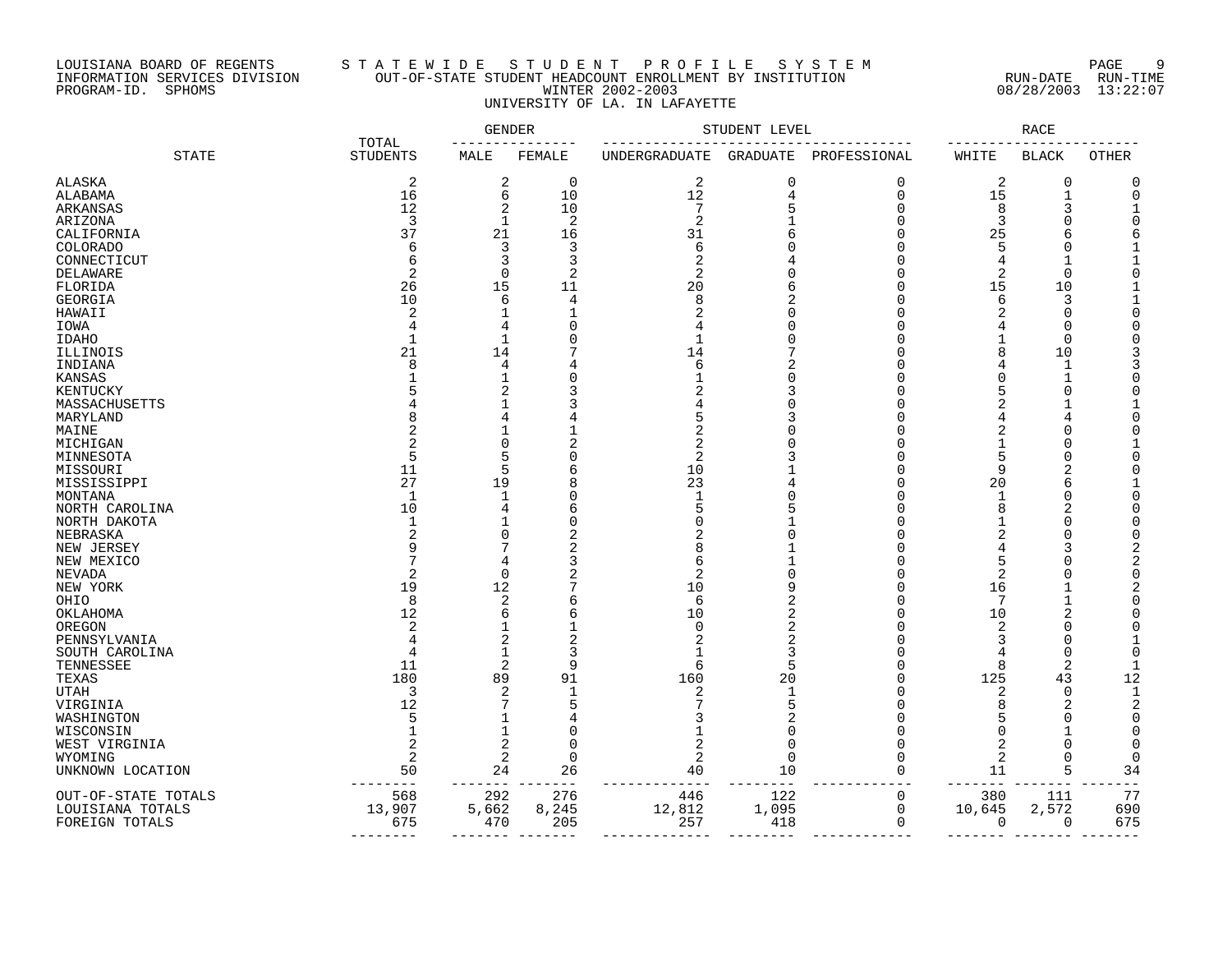| LOUISIANA BOARD OF REGENTS    | STATEWIDE STUDENT PROFILE SYSTEM                         |                     | PAGE 10  |
|-------------------------------|----------------------------------------------------------|---------------------|----------|
| INFORMATION SERVICES DIVISION | OUT-OF-STATE STUDENT HEADCOUNT ENROLLMENT BY INSTITUTION | RUN-DATE            | RUN-TIME |
| PROGRAM-ID. SPHOMS            | WINTER 2002-2003                                         | 08/28/2003 13:22:07 |          |
|                               | UNIVERSITY OF LA. IN LAFAYETTE                           |                     |          |
|                               |                                                          |                     |          |

|                    | TOTAL    |       | GENDER<br>STUDENT LEVEL |               |          |              |       |              |       |
|--------------------|----------|-------|-------------------------|---------------|----------|--------------|-------|--------------|-------|
| STATE              | STUDENTS | MALE  | FEMALE                  | UNDERGRADUATE | GRADUATE | PROFESSIONAL | WHITE | <b>BLACK</b> | OTHER |
| INSTITUTION TOTALS | 15,150   | 6,424 | 8,726                   | 3515          | 1,635    |              | ,025  | 2,683        | ,442  |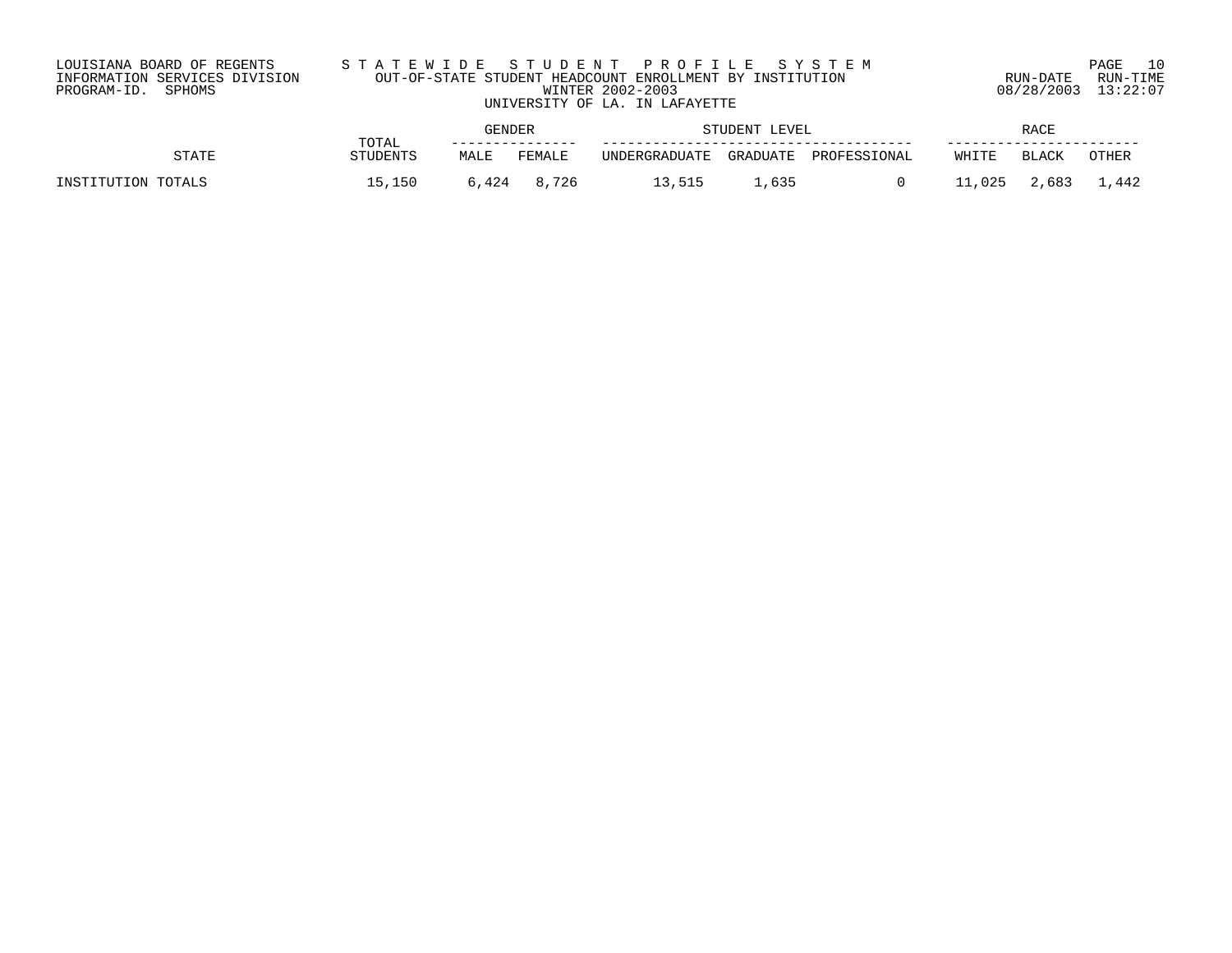# LOUISIANA BOARD OF REGENTS S T A T E W I D E S T U D E N T P R O F I L E S Y S T E M PAGE 11 INFORMATION SERVICES DIVISION OUT-OF-STATE STUDENT HEADCOUNT ENROLLMENT BY INSTITUTION RUN-DATE RUN-TIME PROGRAM-ID. SPHOMS WINTER 2002-2003 08/28/2003 13:22:07 L.S.U. AT ALEXANDRIA

| STATE               | TOTAL           | <b>GENDER</b> |        |               | STUDENT LEVEL |              | <b>RACE</b> |              |       |  |  |
|---------------------|-----------------|---------------|--------|---------------|---------------|--------------|-------------|--------------|-------|--|--|
|                     | <b>STUDENTS</b> | MALE          | FEMALE | UNDERGRADUATE | GRADUATE      | PROFESSIONAL | WHITE       | <b>BLACK</b> | OTHER |  |  |
| CALIFORNIA          |                 |               |        |               |               |              |             |              |       |  |  |
| COLORADO            |                 |               |        |               |               |              |             |              |       |  |  |
| FLORIDA             |                 |               |        |               |               |              |             |              |       |  |  |
| INDIANA             |                 |               |        |               |               |              |             |              |       |  |  |
| MICHIGAN            |                 |               |        |               |               |              |             |              |       |  |  |
| MINNESOTA           |                 |               |        |               |               |              |             |              |       |  |  |
| MISSISSIPPI         |                 |               |        |               |               |              |             |              |       |  |  |
| OHIO                |                 |               |        |               |               |              |             |              |       |  |  |
| OKLAHOMA            |                 |               |        |               |               |              |             |              |       |  |  |
| TEXAS               |                 |               |        |               |               |              |             |              |       |  |  |
| VIRGINIA            |                 |               |        |               |               |              |             |              |       |  |  |
| OUT-OF-STATE TOTALS | 21              |               | 17     | 21            |               |              | 17          |              |       |  |  |
| LOUISIANA TOTALS    | 2,981           | 761           | 2,220  | 2,981         |               |              | 2,258       | 586          | 137   |  |  |
| FOREIGN TOTALS      | 10              |               |        | 10            |               |              |             |              |       |  |  |
| INSTITUTION TOTALS  | 3,012           | 769           | 2,243  | 3,012         |               |              | 2,277       | 594          | 141   |  |  |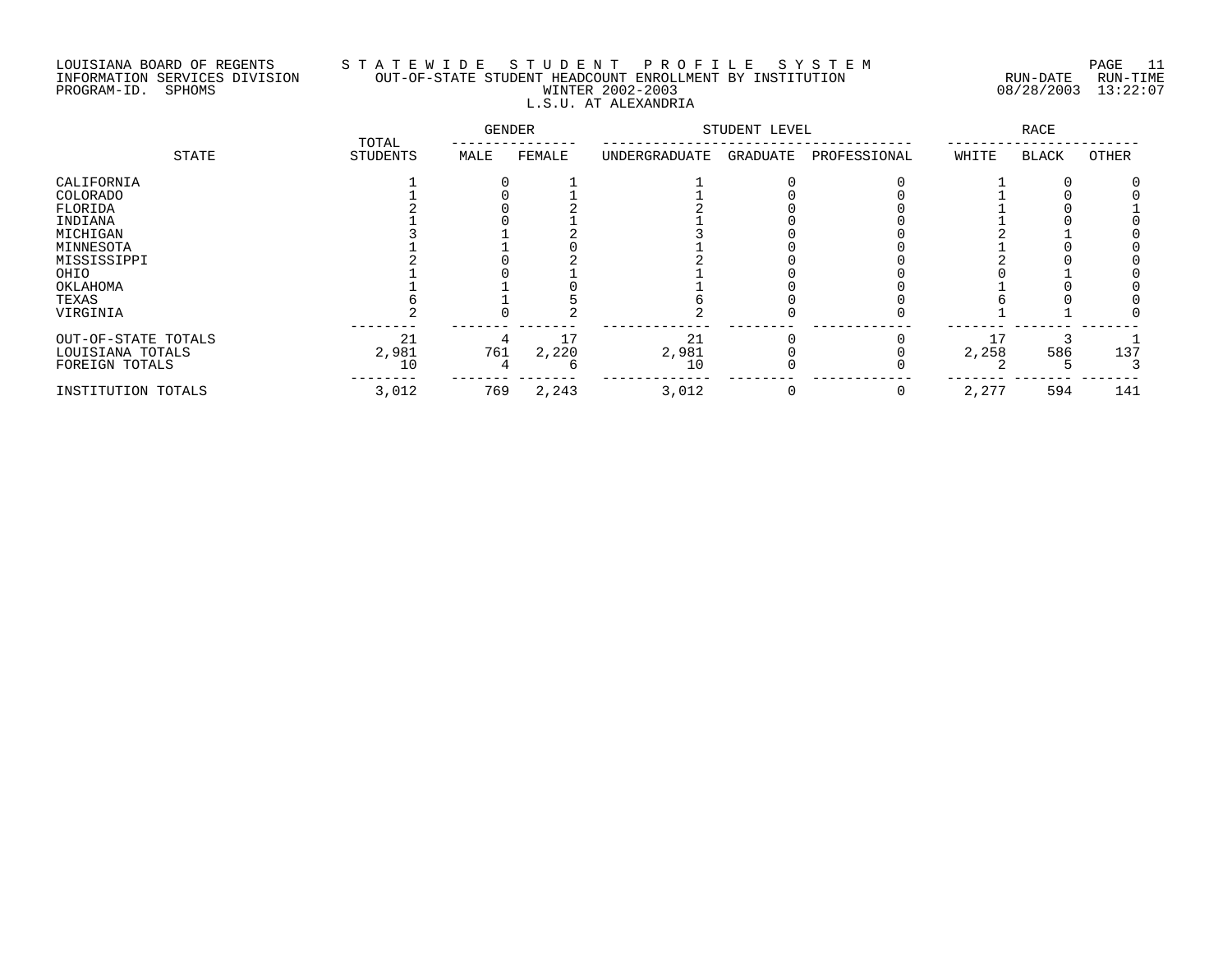# LOUISIANA BOARD OF REGENTS S T A T E W I D E S T U D E N T P R O F I L E S Y S T E M PAGE 12 INFORMATION SERVICES DIVISION OUT-OF-STATE STUDENT HEADCOUNT ENROLLMENT BY INSTITUTION RUN-DATE RUN-TIME PROGRAM-ID. SPHOMS WINTER 2002-2003 08/28/2003 13:22:07 L.S.U. IN BATON ROUGE

|                      |                          |             | GENDER           |                                     | STUDENT LEVEL  |                |                | RACE         |              |
|----------------------|--------------------------|-------------|------------------|-------------------------------------|----------------|----------------|----------------|--------------|--------------|
| <b>STATE</b>         | TOTAL<br><b>STUDENTS</b> | MALE        | ------<br>FEMALE | UNDERGRADUATE GRADUATE PROFESSIONAL |                |                | WHITE          | BLACK        | <b>OTHER</b> |
| ALASKA               | 5                        | 2           | 3                | 3                                   | $\overline{2}$ | $\mathbf 0$    | 5              | $\mathbf 0$  | 0            |
| ALABAMA              | 199                      | 91          | 108              | 160                                 | 39             | $\mathbf 0$    | 173            | 17           | 9            |
| <b>ARKANSAS</b>      | 132                      | 54          | 78               | 73                                  | 25             | 34             | 119            | 5            | 8            |
| ARIZONA              | 16                       | 10          | 6                | 6                                   | 8              | 2              | 16             | $\mathbf 0$  | ∩            |
| CALIFORNIA           | 98                       | 42          | 56               | 48                                  | 45             | 5              | 70             | 13           | 15           |
| <b>COLORADO</b>      | 29                       | 9           | 20               | 25                                  | 3              | 1              | 17             | 5            | 7            |
| CONNECTICUT          | 16                       | 5           | 11               | 10                                  | 5              | 1              | 13             | 1            |              |
| DISTRICT OF COLUMBIA | 2                        | 1           | -1               | $\Omega$                            |                | $\Omega$       | $\Omega$       |              |              |
| DELAWARE             | 6                        | 3           | 3                | 3                                   | 3              | $\mathbf 0$    | 3              | 3            | 0            |
| FLORIDA              | 142                      | 72          | 70               | 100                                 | 30             | 12             | 100            | 16           | 26           |
| GEORGIA              | 111                      | 41          | 70               | 79                                  | 31             | 1              | 86             | 16           | 9            |
| HAWAII               | 5                        | 2           | 3                | 1                                   | 4              | $\Omega$       | 3              | $\Omega$     |              |
| IOWA                 | 19                       | 9           | 10               | 8                                   | 11             | $\Omega$       | 17             | -1           |              |
| IDAHO                | 6                        | 2           | 4                | 3                                   | 2              | 1              | 6              | $\Omega$     |              |
| ILLINOIS             | 63                       | 36          | 27               | 42                                  | 21             | $\Omega$       | 51             | 9            |              |
| INDIANA              | 22                       | 11          | 11               | 16                                  | 6              | $\Omega$       | 21             |              |              |
| KANSAS               | 10                       | 7           | 3                | 4                                   | 6              | $\Omega$       | 9              | $\cap$       |              |
| KENTUCKY             | 25                       | 16          | 9                | 13                                  | 12             | $\Omega$       | 23             |              |              |
| MASSACHUSETTS        | 22                       | 8           | 14               | 10                                  | 11             |                | 19             | $\cap$       |              |
| MARYLAND             | 27                       | 9           | 18               | 13                                  | 12             | $\overline{2}$ | 22             | 3            |              |
| MAINE                | 7                        | 4           | 3                | 4                                   | 3              | $\Omega$       | 4              | $\cap$       |              |
| MICHIGAN             | 31                       | 16          | 15               | 20                                  | 10             | $\mathbf{1}$   | 28             | 2            |              |
| MINNESOTA            | 8                        | 1           | $\overline{7}$   | 4                                   | 4              | $\Omega$       | 8              | $\Omega$     |              |
| MISSOURI             | 41                       | 20          | 21               | 27                                  | 14             | $\Omega$       | 34             | 4            | 3            |
| MISSISSIPPI          | 300                      | 132         | 168              | 231                                 | 68             | 1              | 239            | 34           | 27           |
| MONTANA              | $\overline{4}$           | $\mathbf 0$ | 4                | 2                                   | $\overline{a}$ | $\mathbf 0$    | 3              | $\mathbf 0$  |              |
| NORTH CAROLINA       | 34                       | 15          | 19               | 16                                  | 16             | 2              | 28             | 2            |              |
| NORTH DAKOTA         | 3                        | 3           | $\mathbf 0$      | $\mathbf{1}$                        | $\overline{2}$ | $\mathbf 0$    | 2              | $\Omega$     |              |
| NEBRASKA             | 13                       | 3           | 10               | 7                                   | 6              | $\mathbf 0$    | 12             | $\Omega$     |              |
| NEW HAMPSHIRE        | 3                        | 3           | $\Omega$         | $\mathfrak{D}$                      | $\mathbf 1$    | $\Omega$       | 2              | $\Omega$     |              |
| NEW JERSEY           | 21                       | 13          | 8                | 13                                  | 6              | 2              | 16             | 3            |              |
| NEW MEXICO           | 16                       | 8           | 8                | 11                                  | 4              | 1              | 13             | $\cap$       |              |
| NEVADA               | 5                        | 4           | -1               | 4                                   | 1              | $\Omega$       | 3              |              |              |
| NEW YORK             | 44                       | 19          | 25               | 16                                  | 20             | 8              | 35             |              |              |
| OHIO                 | 39                       | 10          | 29               | 16                                  | 21             |                | 31             |              |              |
| OKLAHOMA             | 17                       | 6           | 11               | 9                                   | 8              | $\Omega$       | 12             |              |              |
| OREGON               | 15                       | 5           | 10               | 7                                   | 7              |                | 9              |              |              |
| PENNSYLVANIA         | 32                       | 15          | 17               | 16                                  | 13             |                | 28             |              |              |
| RHODE ISLAND         | $\overline{2}$           | 0           | $\overline{2}$   | $\mathbf{1}$                        | $\mathbf{1}$   | $\Omega$       | $\mathbf{1}$   | $\Omega$     |              |
| SOUTH CAROLINA       | 28                       | 15          | 13               | 17                                  | 11             | $\Omega$       | 25             | -1           |              |
| SOUTH DAKOTA         | 3                        | 2           | -1               | 3                                   | $\overline{0}$ | $\Omega$       | 2              | $\Omega$     |              |
| TENNESSEE            | 124                      | 55          | 69               | 92                                  | 32             | $\Omega$       | 110            | 9            | 5            |
| TEXAS                | 960                      | 431         | 529              | 863                                 | 92             | 5              | 772            | 115          | 73           |
| <b>UTAH</b>          | 3                        | 1           | 2                | 2                                   | 1              | $\Omega$       | 3              | $\Omega$     | ∩            |
| VIRGINIA             | 52                       | 29          | 23               | 27                                  | 25             | $\Omega$       | 42             | 3            |              |
| VERMONT              | 2                        | -1          | 1                | -1                                  |                | $\Omega$       | $\overline{2}$ | $\Omega$     |              |
| WASHINGTON           | 13                       | 5           | 8                | 9                                   | 3              | $\mathbf{1}$   | 12             | 1            |              |
| WISCONSIN            | 13                       | 3           | 10               | 10                                  |                | $\Omega$       | 12             | $\mathbf{1}$ |              |
| WEST VIRGINIA        | 8                        | 4           | 4                | 6                                   |                |                | 7              |              | ∩            |
| WYOMING              | 3                        | 2           | 1                | 2                                   | 1              | $\Omega$       | 2              | 0            |              |
| UNKNOWN LOCATION     | 31                       | 15          | 16               | 16                                  | 10             | 5              | $\Omega$       | ₹            | 28           |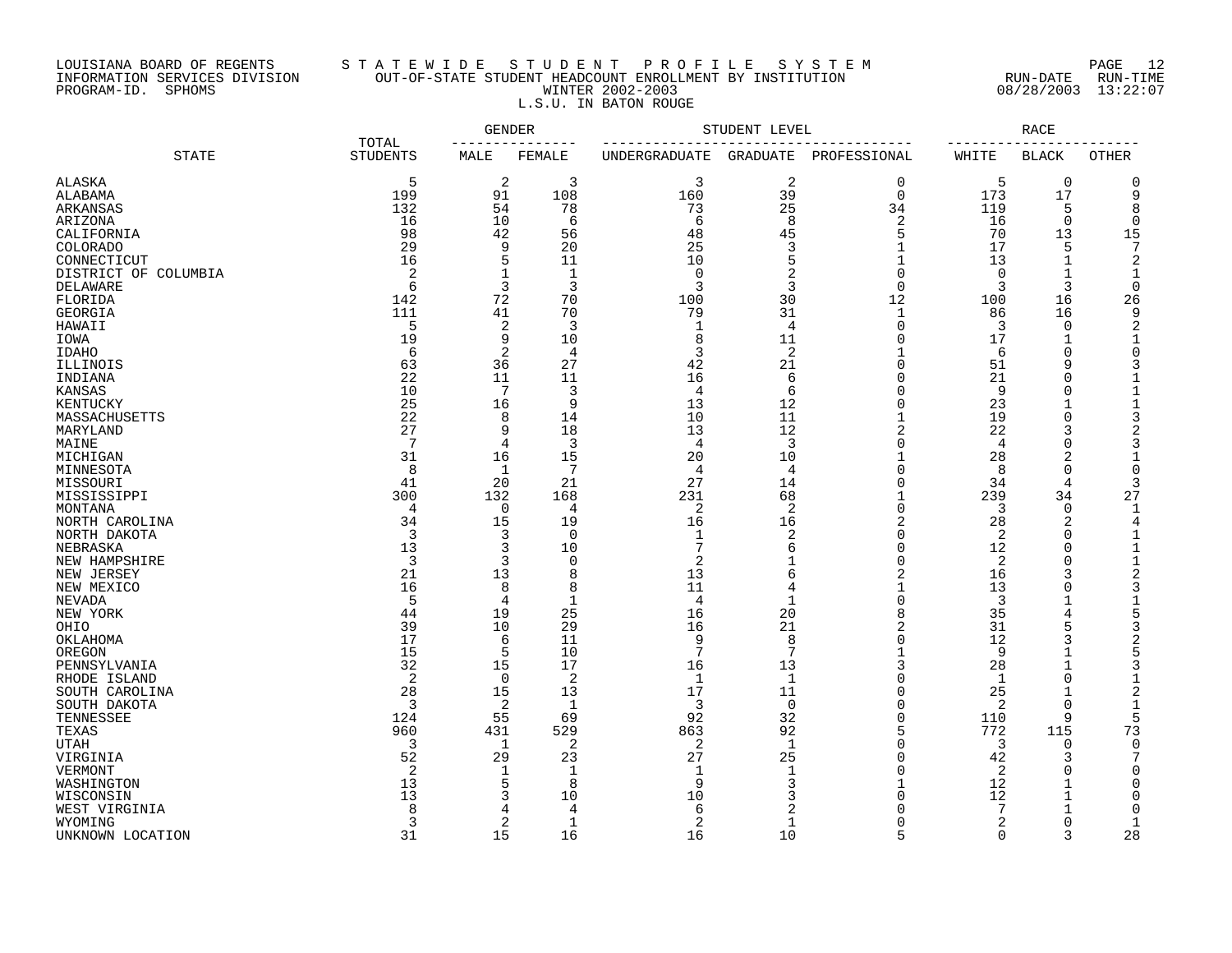# LOUISIANA BOARD OF REGENTS S T A T E W I D E S T U D E N T P R O F I L E S Y S T E M PAGE 13 INFORMATION SERVICES DIVISION OUT-OF-STATE STUDENT HEADCOUNT ENROLLMENT BY INSTITUTION RUN-DATE RUN-TIME PROGRAM-ID. SPHOMS WINTER 2002-2003 08/28/2003 13:22:07 L.S.U. IN BATON ROUGE

| STATE               |                   | <b>GENDER</b> |        | STUDENT LEVEL | RACE     |              |        |              |         |
|---------------------|-------------------|---------------|--------|---------------|----------|--------------|--------|--------------|---------|
|                     | TOTAL<br>STUDENTS | MALE          | FEMALE | UNDERGRADUATE | GRADUATE | PROFESSIONAL | WHITE  | <b>BLACK</b> | OTHER   |
|                     |                   |               |        |               |          |              |        |              |         |
| OUT-OF-STATE TOTALS | 2,830             | 1,270         | 1,560  | 2,072         | 666      | 92           | 2,270  | 285          | 275     |
| LOUISIANA TOTALS    | 24,727            | 11,355        | 13,372 | 21,812        | 2,670    | 245          | 20,080 | 2,550        | 2,097   |
| FOREIGN TOTALS      | 1,752             | 1,113         | 639    | 603           | 1,146    |              |        |              | . . 752 |
| INSTITUTION TOTALS  | 29,309            | 13,738        | 15,571 | 24,487        | 4,482    | 340          | 22,350 | 2,835        | 4,124   |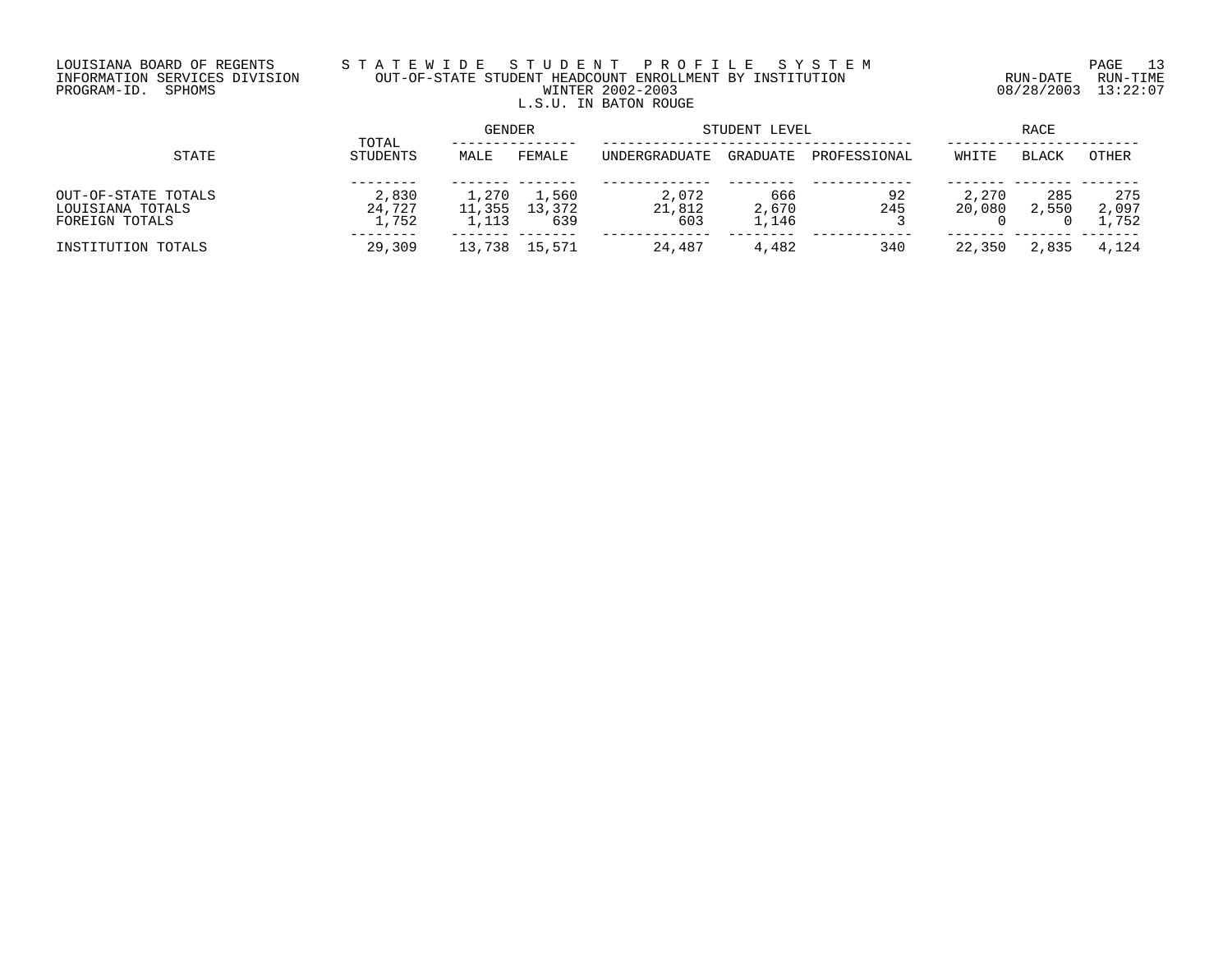# LOUISIANA BOARD OF REGENTS S T A T E W I D E S T U D E N T P R O F I L E S Y S T E M PAGE 14 INFORMATION SERVICES DIVISION OUT-OF-STATE STUDENT HEADCOUNT ENROLLMENT BY INSTITUTION RUN-DATE RUN-TIME PROGRAM-ID. SPHOMS WINTER 2002-2003 08/28/2003 13:22:07 L.S.U. AT EUNICE

|                                                             |                   | GENDER |        | STUDENT LEVEL | RACE     |              |       |              |       |
|-------------------------------------------------------------|-------------------|--------|--------|---------------|----------|--------------|-------|--------------|-------|
| STATE                                                       | TOTAL<br>STUDENTS | MALE   | FEMALE | UNDERGRADUATE | GRADUATE | PROFESSIONAL | WHITE | <b>BLACK</b> | OTHER |
| CALIFORNIA<br>COLORADO<br>OKLAHOMA<br>SOUTH DAKOTA<br>TEXAS |                   | 10     |        |               |          |              |       |              |       |
| OUT-OF-STATE TOTALS<br>LOUISIANA TOTALS<br>FOREIGN TOTALS   | 15<br>2,951       | 856    | 2,095  | 15<br>2,951   |          |              | 2,175 | 745          | 31    |
| INSTITUTION TOTALS                                          | 2,966             | 869    | 2,097  | 2,966         |          |              | 2,190 | 745          | 31    |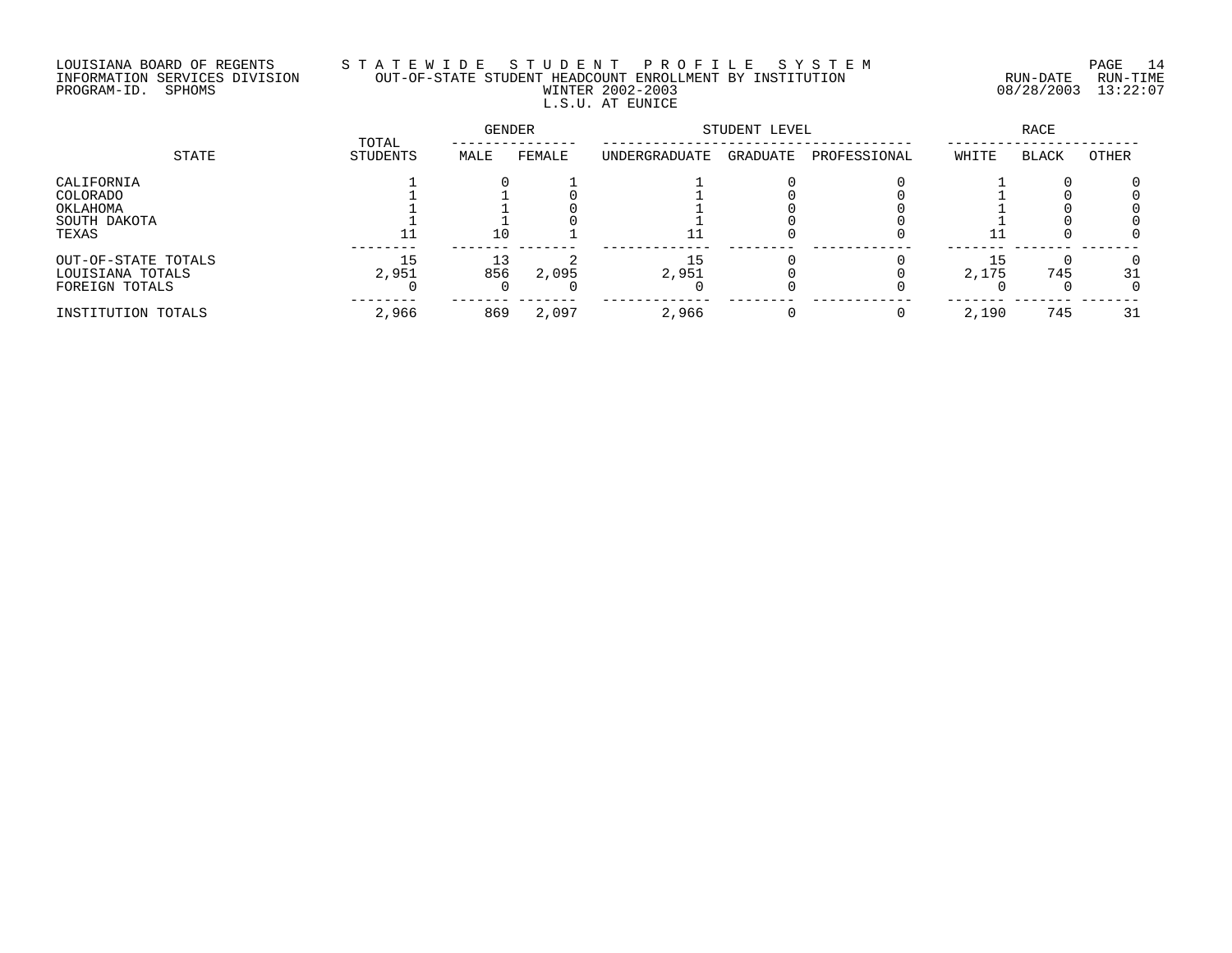# LOUISIANA BOARD OF REGENTS S T A T E W I D E S T U D E N T P R O F I L E S Y S T E M PAGE 15 INFORMATION SERVICES DIVISION OUT-OF-STATE STUDENT HEADCOUNT ENROLLMENT BY INSTITUTION RUN-DATE RUN-TIME PROGRAM-ID. SPHOMS WINTER 2002-2003 08/28/2003 13:22:07 L.S.U. IN SHREVEPORT

|                     | TOTAL           | GENDER |        | STUDENT LEVEL | RACE            |              |       |              |              |
|---------------------|-----------------|--------|--------|---------------|-----------------|--------------|-------|--------------|--------------|
| <b>STATE</b>        | <b>STUDENTS</b> | MALE   | FEMALE | UNDERGRADUATE | <b>GRADUATE</b> | PROFESSIONAL | WHITE | <b>BLACK</b> | <b>OTHER</b> |
| ALABAMA             | 2               | 0      | 2      | 2             | 0               | 0            | Ω     | 2            |              |
| ARKANSAS            |                 |        |        |               |                 | U            |       |              |              |
| CALIFORNIA          |                 |        |        |               |                 |              |       |              |              |
| <b>COLORADO</b>     |                 |        |        |               |                 |              |       |              |              |
| CONNECTICUT         |                 |        |        |               |                 |              |       |              |              |
| GEORGIA             |                 |        |        |               |                 |              |       | O            |              |
| <b>IDAHO</b>        |                 |        |        |               |                 |              |       | O            |              |
| ILLINOIS            |                 |        |        |               |                 |              |       | $\Omega$     |              |
| KENTUCKY            |                 |        |        |               |                 |              |       | O            |              |
| MARYLAND            |                 |        |        |               |                 |              |       | O            |              |
| MICHIGAN            |                 |        |        |               |                 |              |       | $\Omega$     |              |
| MINNESOTA           |                 |        |        |               |                 |              |       | $\Omega$     |              |
| MISSOURI            |                 |        |        |               |                 |              |       | $\Omega$     |              |
| MISSISSIPPI         |                 |        |        |               |                 |              |       | $\Omega$     |              |
| MONTANA             |                 |        |        |               |                 |              |       |              |              |
| NORTH DAKOTA        |                 |        |        |               |                 |              |       |              |              |
| NEW MEXICO          |                 |        |        |               |                 |              |       |              |              |
| NEW YORK            |                 |        |        |               |                 |              |       |              |              |
| OHIO                |                 |        |        |               |                 |              |       |              |              |
| OKLAHOMA            |                 |        |        |               |                 |              |       |              |              |
| OREGON              |                 |        |        |               |                 |              |       |              |              |
| SOUTH CAROLINA      |                 |        |        |               |                 |              |       |              |              |
| TENNESSEE           |                 |        |        |               |                 |              |       | 0            |              |
| TEXAS               | 71              | 28     | 43     | 62            |                 |              | 45    | 13           | 13           |
| <b>UTAH</b>         |                 |        |        |               |                 |              |       | $\Omega$     |              |
| WISCONSIN           |                 |        |        |               |                 |              |       |              |              |
| WYOMING             |                 |        |        |               |                 |              |       | 0            |              |
| UNKNOWN LOCATION    |                 |        |        |               |                 |              |       | 1            |              |
| OUT-OF-STATE TOTALS | 125             | 46     | 79     | 104           | 21              | 0            | 77    | 25           | 23           |
| LOUISIANA TOTALS    | 3,841           | 1,369  | 2,472  | 3,115         | 726             | $\Omega$     | 2,554 | 824          | 463          |
| FOREIGN TOTALS      | 12              | 8      |        | 11            |                 | U            |       | $\Omega$     | 12           |
| INSTITUTION TOTALS  | 3,978           | 1,423  | 2,555  | 3,230         | 748             | 0            | 2,631 | 849          | 498          |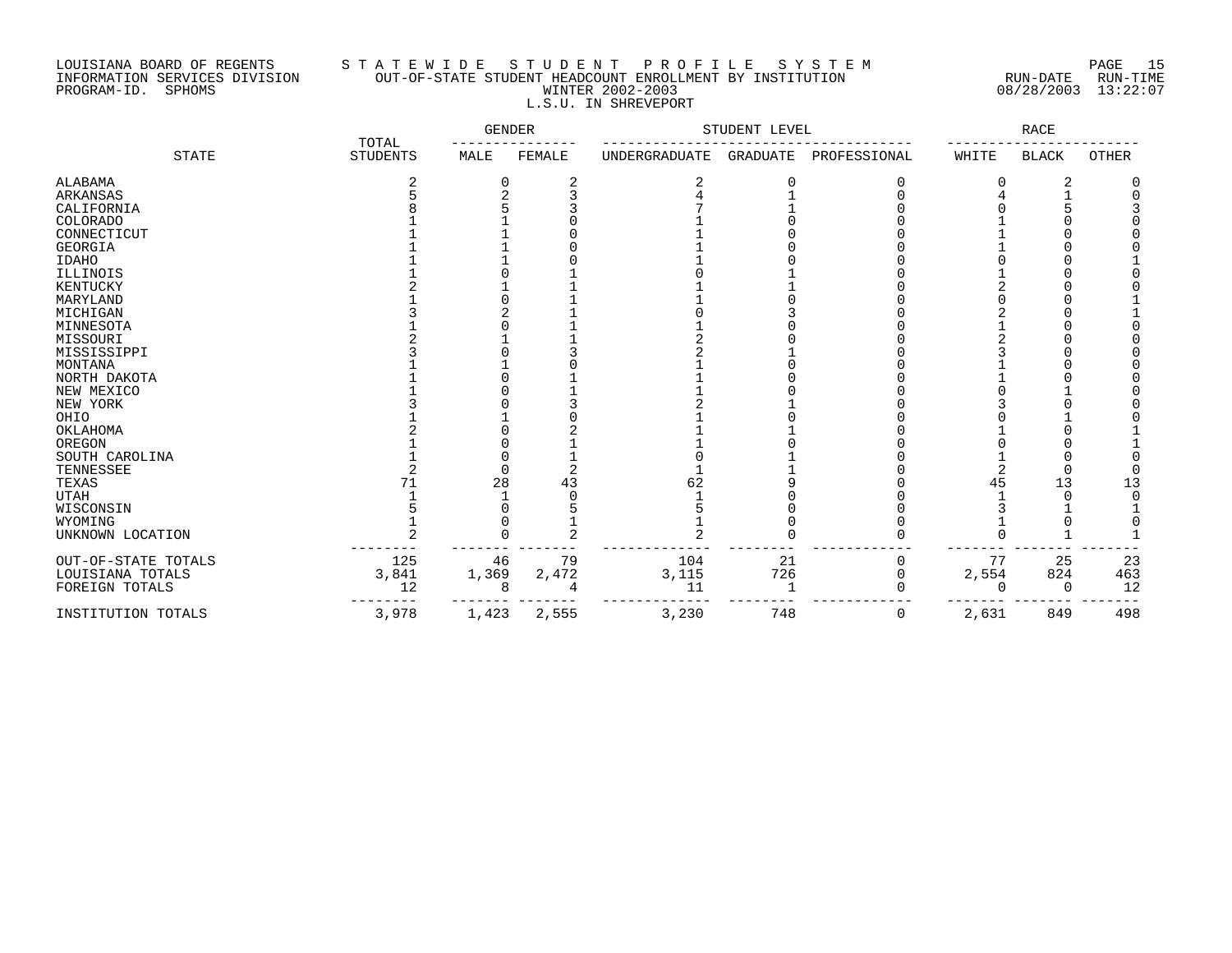## LOUISIANA BOARD OF REGENTS S T A T E W I D E S T U D E N T P R O F I L E S Y S T E M PAGE 16 INFORMATION SERVICES DIVISION OUT-OF-STATE STUDENT HEADCOUNT ENROLLMENT BY INSTITUTION RUN-DATE RUN-TIME PROGRAM-ID. SPHOMS WINTER 2002-2003 08/28/2003 13:22:07 UNIVERSITY OF NEW ORLEANS

|                      |                          | GENDER         |                     |                | STUDENT LEVEL  |                | RACE           |                      |                |  |
|----------------------|--------------------------|----------------|---------------------|----------------|----------------|----------------|----------------|----------------------|----------------|--|
| <b>STATE</b>         | TOTAL<br><b>STUDENTS</b> | MALE           | FEMALE              | UNDERGRADUATE  | GRADUATE       | PROFESSIONAL   | WHITE          | <b>BLACK</b>         | OTHER          |  |
| ALASKA               | 3                        | 2              | $\mathbf{1}$        | $\overline{2}$ | $\mathbf 1$    | $\mathbf 0$    | 2              | 1                    | $\Omega$       |  |
| ALABAMA              | 21                       | 10             | 11                  | 10             | 11             | $\overline{0}$ | 9              | 8                    | 4              |  |
| ARKANSAS             | 12                       | 7              | 5                   | 6              | $\epsilon$     | $\Omega$       | 6              | $\overline{4}$       | $\overline{2}$ |  |
| ARIZONA              | 6                        | 2              | $\overline{4}$      | 5              | $\mathbf{1}$   | $\Omega$       | 3              | 1                    | 2              |  |
| CALIFORNIA           | 39                       | 11             | 28                  | 32             | 7              | n              | 16             | 9                    | 14             |  |
| COLORADO             | 8                        | 7              | 1                   | 5              | 3              | n              | 7              | $\Omega$             | $\mathbf{1}$   |  |
| CONNECTICUT          | 8                        | 3              | 5                   | 6              | $\overline{2}$ | n              | 5              | 1                    | 2              |  |
| DISTRICT OF COLUMBIA |                          | $\Omega$       | 2                   |                |                | n              | 1              |                      | $\Omega$       |  |
| DELAWARE             | 2                        | $\mathbf 1$    | $\mathbf{1}$        | 2              | $\mathbf 0$    | n              | 1              | $\Omega$             | $\mathbf{1}$   |  |
| FLORIDA              | 38                       | 23             | 15                  | 24             | 14             | n              | 27             | 5                    | 6              |  |
| GEORGIA              | 18                       | 12             | 6                   | 14             | 4              | n              | 7              | 8                    |                |  |
| HAWAII               | 1                        | $\mathbf 0$    | $\mathbf{1}$        | $\mathbf 1$    | O              | n              | $\Omega$       | $\mathbf{1}$         | $\Omega$       |  |
| IOWA                 | 2                        | 0              | $\overline{c}$      | $\mathbf{1}$   |                |                | $\overline{2}$ | $\Omega$             | U              |  |
| <b>IDAHO</b>         | 4                        | 3              |                     | 4              | O              |                |                | $\Omega$             |                |  |
| ILLINOIS             | 17                       | 11             | 6                   | 14             |                |                | 9              | 6                    |                |  |
| INDIANA              | 11                       | 2              | 9                   | 8              |                |                | 9              | $\Omega$             |                |  |
| KANSAS               | 3                        | 2              |                     |                |                |                |                |                      | 1              |  |
| KENTUCKY             | 8                        | 6              | $\overline{2}$      |                |                |                | 8              | $\Omega$             | $\Omega$       |  |
| MASSACHUSETTS        | q                        | $\overline{2}$ | 7                   | 6              |                |                | 8              | ∩                    | $\mathbf{1}$   |  |
| MARYLAND             | 18                       | 6              | 12                  | 13             |                |                | 9              | 6                    |                |  |
| MAINE                | $\overline{2}$           | 0              | $\overline{2}$      | $\mathbf{1}$   |                |                | $\overline{2}$ | 0                    | $\Omega$       |  |
| MICHIGAN             | 12                       | 4              | 8                   |                | 5              |                | 9              | 3                    | ∩              |  |
| MINNESOTA            | 9                        | 3              | 6                   | 5              | 4              |                | 9              | $\Omega$             | $\Omega$       |  |
| MISSOURI             | 11                       | 3              | 8                   | 7              | 4              | n              | 5              | $\overline{4}$       | 2              |  |
| MISSISSIPPI          | 49                       | 26             | 23                  | 34             | 15             | n              | 26             | 11                   | 12             |  |
| MONTANA              | $\overline{2}$           | 1              | $\mathbf{1}$        | $\Omega$       | $\overline{2}$ | n              | $\mathbf{1}$   | $\mathbf 0$          | $\mathbf{1}$   |  |
| NORTH CAROLINA       | 9                        | 4              | 5                   |                | 5              | n              | 6              | 1                    | 2              |  |
| NEBRASKA             | $\overline{4}$           | 2              | 2                   |                |                |                | 4              | $\Omega$             | $\Omega$       |  |
| NEW HAMPSHIRE        | 7                        | 5              | $\overline{2}$      |                | $\mathbf 0$    | $\cap$         | 7              | $\Omega$             | $\Omega$       |  |
| NEW JERSEY           | 24                       | 14             | 10                  | 19             | 5              | n              | 16             | 2                    | 6              |  |
| NEW MEXICO           | 3                        | 1              | $\overline{2}$      | 2              | $\mathbf 1$    | n              | 3              | $\overline{0}$       | $\Omega$       |  |
| NEW YORK             | 37                       | 14             | 23                  | 19             | 18             | $\cap$         | 25             | 3                    | 9              |  |
| OHIO                 | 9                        | 5              | $\overline{4}$      | 3              | 6              | n              |                | 2                    |                |  |
| OKLAHOMA             | 7                        | 4              | 3                   | 6              | $\mathbf 1$    | n              | 7              | $\Omega$             | U              |  |
| OREGON               | 7                        | 2              | 5                   | 2              | 5              | $\cap$         | 7              | $\Omega$             | U              |  |
| PENNSYLVANIA         | 22                       | 13             | 9                   | 10             | 12             |                | 18             |                      |                |  |
| RHODE ISLAND         | 4                        | 1              | 3                   | 4              | $\mathbf 0$    | n              | 4              | $\Omega$             | $\Omega$       |  |
| SOUTH CAROLINA       | 10                       | 6              | 4                   | 6              | $\overline{4}$ | $\cap$         | 7              | 3                    | ∩              |  |
| TENNESSEE            | 14                       | 7              | 7                   | 12             | $\overline{2}$ |                | 11             | 3                    | ∩              |  |
| TEXAS                | 42                       | 25             | 17                  | 32             | 10             | n              | 22             | 10                   | 10             |  |
| <b>UTAH</b>          | 2                        | 1              | $\mathbf{1}$        | 2              | $\mathbf 0$    | n              | 2              | 0                    | $\Omega$       |  |
| VIRGINIA             | 18                       | 10             | 8                   | 13             | 5              |                | 13             | 2                    | 3              |  |
| VERMONT              | 3                        | 2              |                     | 2              |                | n              | 3              | $\Omega$             | C              |  |
|                      |                          | 2              | 4                   |                | $\overline{2}$ | n              | 1              | $\Omega$             |                |  |
| WASHINGTON           | 6<br>9                   | 3              |                     |                |                | n              | 7              | $\Omega$             |                |  |
| WISCONSIN            | $\overline{c}$           | 0              | 6<br>$\overline{2}$ |                | $\overline{0}$ | n              | $\overline{2}$ |                      | C              |  |
| WEST VIRGINIA        | $\mathbf{1}$             |                | $\Omega$            |                | $\mathbf 0$    | n              | $\mathbf{1}$   | $\Omega$<br>$\Omega$ | O              |  |
| WYOMING              |                          | 1              |                     |                |                |                |                |                      | $\mathbf{1}$   |  |
| UNKNOWN LOCATION     | $\mathbf{1}$             | $\mathbf 1$    | $\mathbf 0$         | $\mathbf{1}$   | $\mathbf 0$    | $\Omega$       | $\mathbf 0$    | $\Omega$             |                |  |
| OUT-OF-STATE TOTALS  | 556                      | 270            | 286                 | 377            | 179            | 0              | 357            | 97                   | 102            |  |
| LOUISIANA TOTALS     | 14,821                   | 6,135          | 8,686               | 11,564         | 3,257          | $\mathbf 0$    | 8,415          | 3,636                | 2,770          |  |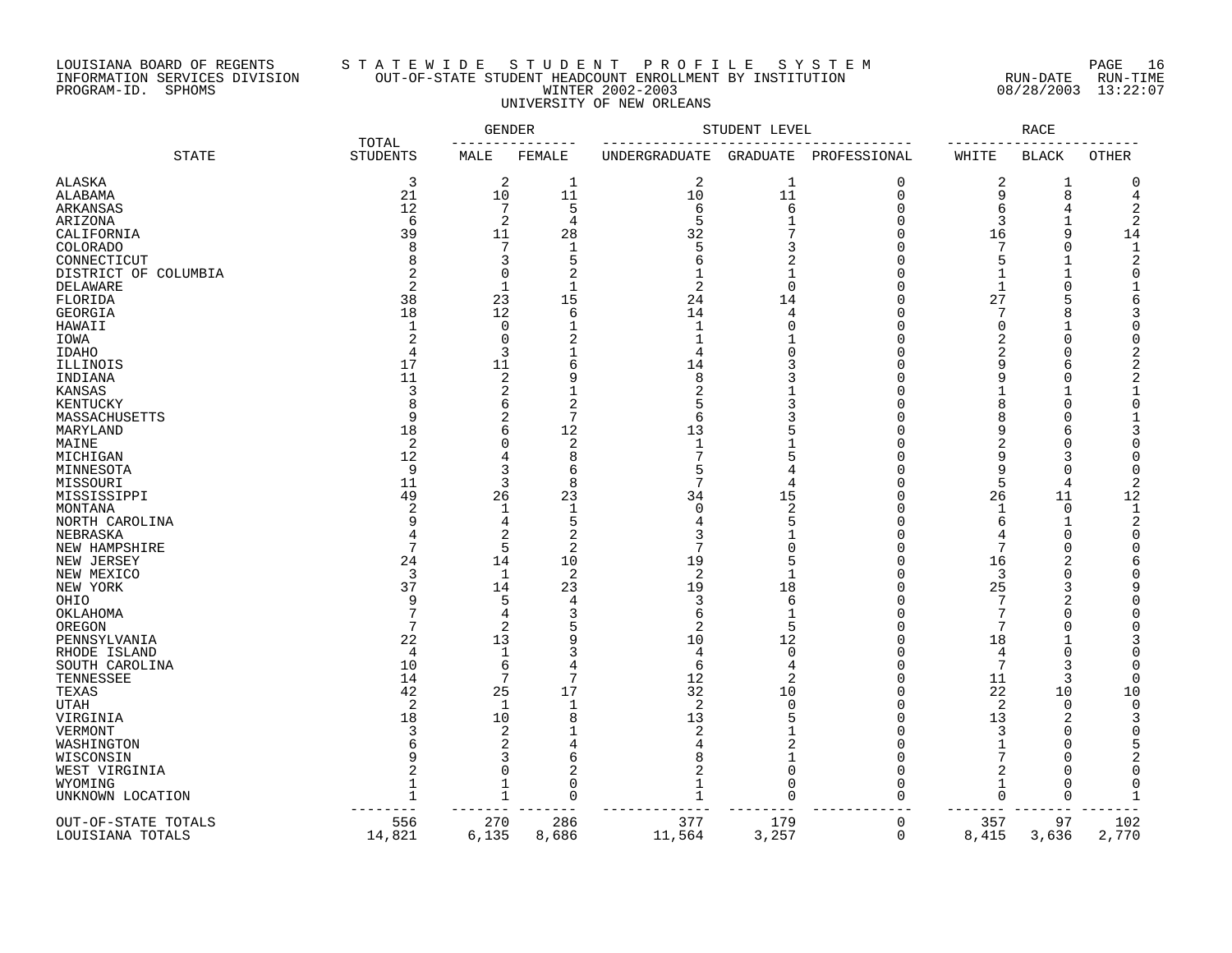## LOUISIANA BOARD OF REGENTS S T A T E W I D E S T U D E N T P R O F I L E S Y S T E M PAGE 17 INFORMATION SERVICES DIVISION OUT-OF-STATE STUDENT HEADCOUNT ENROLLMENT BY INSTITUTION RUN-DATE RUN-TIME PROGRAM-ID. SPHOMS WINTER 2002-2003 08/28/2003 13:22:07 UNIVERSITY OF NEW ORLEANS

|                    | TOTAL           | GENDER |             | STUDENT LEVEL |          | <b>RACE</b>  |       |       |       |
|--------------------|-----------------|--------|-------------|---------------|----------|--------------|-------|-------|-------|
| STATE              | <b>STUDENTS</b> | MALE   | FEMALE      | UNDERGRADUATE | GRADUATE | PROFESSIONAL | WHITE | BLACK | OTHER |
| FOREIGN TOTALS     | 761             | 463    | 298         | 317           | 444      |              |       | 15    | 743   |
| INSTITUTION TOTALS | 16,138          |        | 6,868 9,270 | 12,258        | 3,880    |              | 8.775 | 3,748 | 3,615 |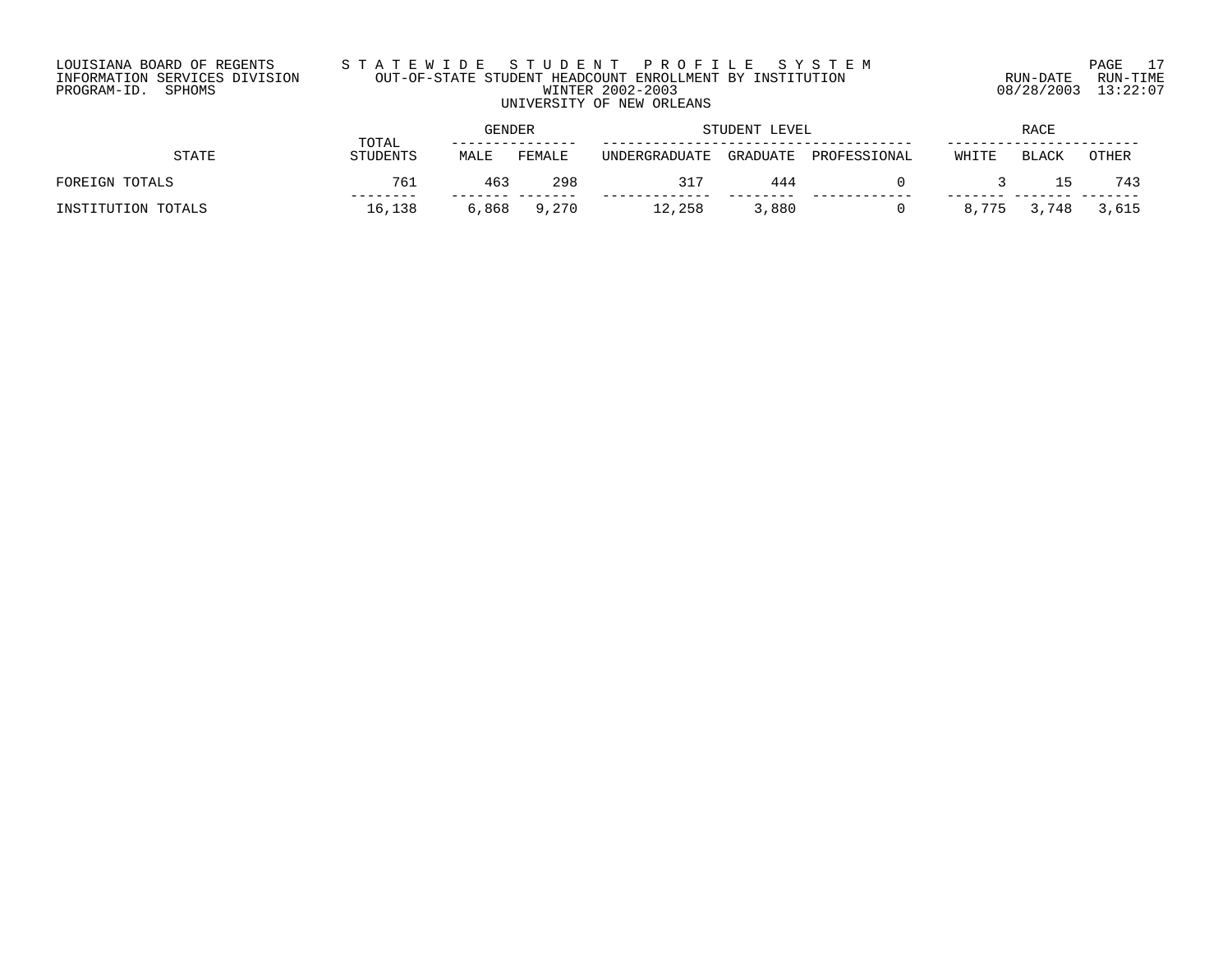# LOUISIANA BOARD OF REGENTS S T A T E W I D E S T U D E N T P R O F I L E S Y S T E M PAGE 18 INFORMATION SERVICES DIVISION OUT-OF-STATE STUDENT HEADCOUNT ENROLLMENT BY INSTITUTION RUN-DATE RUN-TIME PROGRAM-ID. SPHOMS WINTER 2002-2003 08/28/2003 13:22:07 L.S.U. LAW CENTER

|                     | TOTAL           | GENDER |        | STUDENT LEVEL |          |                | RACE  |              |       |
|---------------------|-----------------|--------|--------|---------------|----------|----------------|-------|--------------|-------|
| <b>STATE</b>        | <b>STUDENTS</b> | MALE   | FEMALE | UNDERGRADUATE | GRADUATE | PROFESSIONAL   | WHITE | <b>BLACK</b> | OTHER |
| ALABAMA             |                 |        |        |               |          |                |       |              |       |
| ARKANSAS            |                 |        |        |               |          |                |       |              |       |
| ARIZONA             |                 |        |        |               |          |                |       |              |       |
| CALIFORNIA          |                 |        |        |               |          |                |       |              |       |
| FLORIDA             |                 |        |        |               |          |                |       |              |       |
| GEORGIA             |                 |        |        |               |          |                |       |              |       |
| ILLINOIS            |                 |        |        |               |          |                |       |              |       |
| INDIANA             |                 |        |        |               |          |                |       |              |       |
| KENTUCKY            |                 |        |        |               |          |                |       |              |       |
| MINNESOTA           |                 |        |        |               |          |                |       |              |       |
| MISSISSIPPI         |                 |        |        |               |          |                |       |              |       |
| NORTH CAROLINA      |                 |        |        |               |          |                |       |              |       |
| NEW JERSEY          |                 |        |        |               |          |                |       |              |       |
| NEW YORK            |                 |        |        |               |          |                |       |              |       |
| OKLAHOMA            |                 |        |        |               |          |                |       |              |       |
| PENNSYLVANIA        |                 |        |        |               |          |                |       |              |       |
| SOUTH CAROLINA      |                 |        |        |               |          |                |       |              |       |
| TENNESSEE           |                 |        |        |               |          |                |       |              |       |
| TEXAS               |                 |        |        |               |          | $\overline{2}$ |       |              |       |
| <b>UTAH</b>         |                 |        |        |               |          |                |       |              |       |
| VIRGINIA            |                 |        |        |               |          |                |       |              |       |
| WASHINGTON          |                 |        |        |               |          |                |       |              |       |
| WISCONSIN           |                 |        |        |               |          |                |       |              |       |
| OUT-OF-STATE TOTALS | 60              | 35     | 25     |               |          | 60             | 36    | 21           |       |
| LOUISIANA TOTALS    | 576             | 292    | 284    |               |          | 576            | 499   | 49           | 28    |
| FOREIGN TOTALS      | 13              | 5      | 8      |               |          | 13             |       | ∩            | 13    |
| INSTITUTION TOTALS  | 649             | 332    | 317    | 0             | 0        | 649            | 535   | 70           | 44    |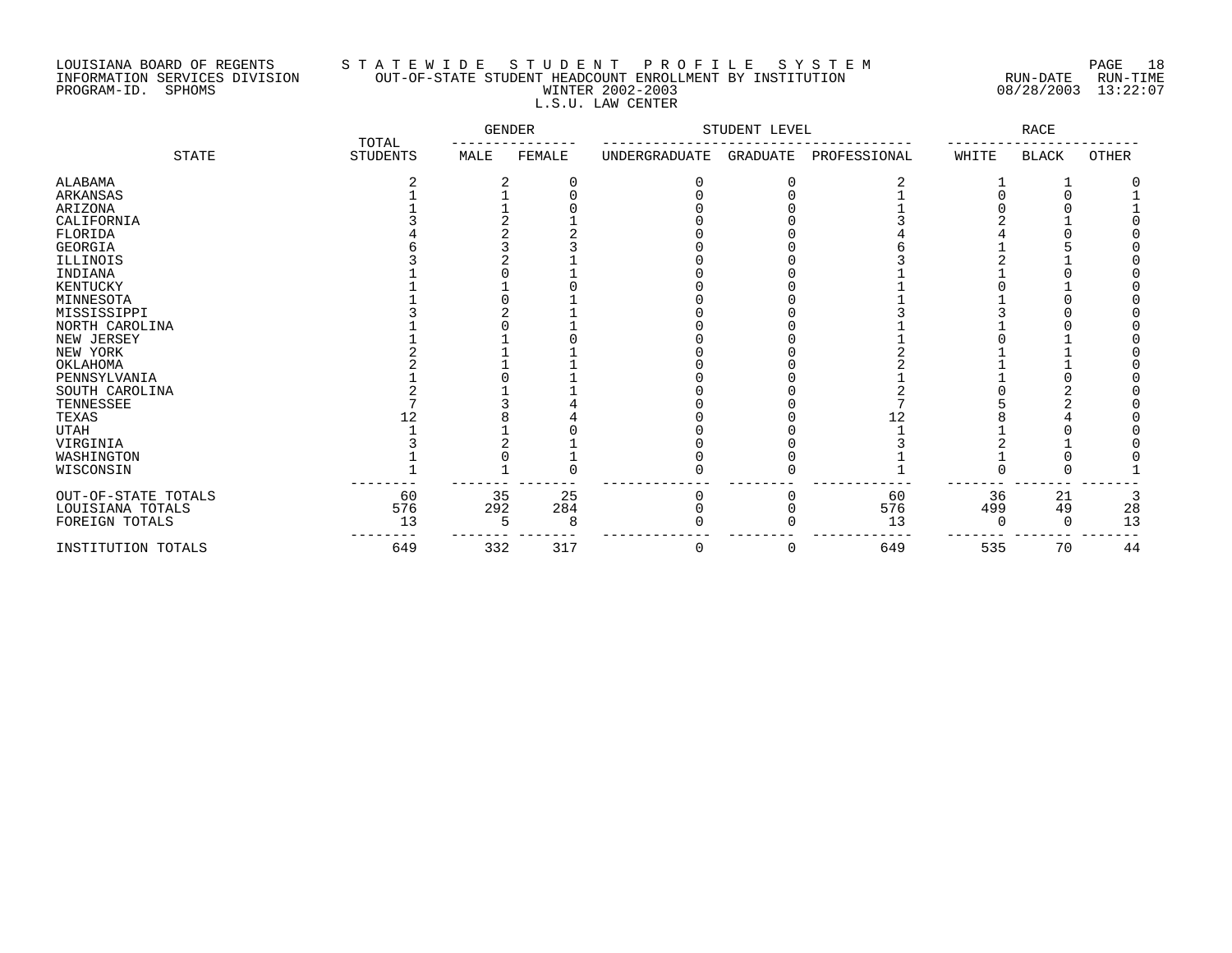# LOUISIANA BOARD OF REGENTS S T A T E W I D E S T U D E N T P R O F I L E S Y S T E M PAGE 19 INFORMATION SERVICES DIVISION OUT-OF-STATE STUDENT HEADCOUNT ENROLLMENT BY INSTITUTION RUN-DATE RUN-TIME PROGRAM-ID. SPHOMS WINTER 2002-2003 08/28/2003 13:22:07 SOUTHERN U. IN BATON ROUGE

|                               | TOTAL           | GENDER      |              |               | STUDENT LEVEL   |              |       | RACE           |              |
|-------------------------------|-----------------|-------------|--------------|---------------|-----------------|--------------|-------|----------------|--------------|
| <b>STATE</b>                  | <b>STUDENTS</b> | MALE        | FEMALE       | UNDERGRADUATE | <b>GRADUATE</b> | PROFESSIONAL | WHITE | <b>BLACK</b>   | <b>OTHER</b> |
| ALABAMA                       | 51              | 22          | 29           | 38            | 8               | 5            | 0     | 51             |              |
| ARKANSAS                      | 22              | 13          | 9            | 21            |                 | C            | O     | 22             |              |
| ARIZONA                       | 5               | 3           | 2            | 3             |                 |              |       | $\overline{4}$ |              |
| CALIFORNIA                    | 138             | 61          | 77           | 126           |                 |              |       | 135            |              |
| COLORADO                      | 18              | 9           | 9            | 16            |                 |              |       | 17             |              |
| CONNECTICUT                   | 2               | 2           | $\Omega$     | -1            |                 |              |       | 2              |              |
| DISTRICT OF COLUMBIA          | 8               | 6           | 2            | 8             |                 |              |       | 8              |              |
| FLORIDA                       | 38              | 20          | 18           | 33            |                 |              |       | 36             |              |
| GEORGIA                       | 81              | 37          | 44           | 67            |                 |              |       | 79             |              |
| IOWA                          | .5              | 3           | 2            | 3             |                 |              |       | $\overline{4}$ |              |
| ILLINOIS                      | 72              | 36          | 36           | 62            | 6               |              |       | 71             |              |
| INDIANA                       | 8               | 4           | 4            | 5             |                 |              |       | 7              |              |
| KANSAS                        | 10              | 4           | 6            | q             |                 |              |       | 10             |              |
| KENTUCKY                      | 3               |             |              |               |                 |              |       | 3              |              |
| MASSACHUSETTS                 | 4               | $\mathbf 1$ | 3            | 3             |                 |              |       | 3              |              |
| MARYLAND                      | 16              | 6           | 10           | 12            |                 |              |       | 16             |              |
| MAINE                         | $\mathbf{1}$    | $\mathbf 0$ | $\mathbf{1}$ | $\mathbf 1$   |                 |              |       | $\mathbf 0$    |              |
| MICHIGAN                      | 48              | 23          | 25           | 40            |                 |              |       | 47             |              |
| MINNESOTA                     | $\overline{2}$  | $\mathbf 1$ | 1            | 1             |                 |              |       | 2              |              |
| MISSOURI                      | 22              | 11          | 11           | 20            | 2               |              |       | 22             |              |
| MISSISSIPPI                   | 174             | 67          | 107          | 133           | 33              |              |       | 172            |              |
| NORTH CAROLINA                | 15              | 10          | 5            | 12            |                 |              |       | 14             |              |
| NEBRASKA                      | 5               | 3           |              | q             |                 |              |       | 5              |              |
| NEW JERSEY                    | 10              | 6           |              |               |                 |              |       | 8              |              |
| <b>NEVADA</b>                 | 17<br>10        | ζ<br>7      | 14<br>3      | 16            |                 |              |       | 16<br>9        |              |
| NEW YORK                      | 14              |             |              | 6<br>14       |                 |              |       | 13             |              |
| OHIO                          |                 |             |              |               |                 |              | n     |                |              |
| OKLAHOMA                      | 12              | 8           | ſ            | 12            |                 |              |       | 12             |              |
| OREGON                        | 6               |             |              |               |                 |              |       |                |              |
| PENNSYLVANIA                  | 3               | 4<br>3      | $\sqrt{ }$   |               |                 |              |       | 6<br>3         |              |
| RHODE ISLAND                  | 14              | 8           | 6            | q             |                 |              |       | 13             |              |
| SOUTH CAROLINA                | 29              |             |              |               |                 |              |       | 29             |              |
| TENNESSEE                     | 248             | 14<br>113   | 15<br>135    | 24<br>235     |                 |              |       | 241            |              |
| TEXAS<br><b>UTAH</b>          |                 | 1           |              | 2             |                 |              |       |                |              |
|                               | 2<br>6          | 4           | 2            | 5             |                 |              |       | 6              |              |
| VIRGINIA<br>WASHINGTON        | 18              |             | 16           | 18            | O               |              |       | 18             |              |
|                               | 12              |             | 8            | 11            |                 |              |       | 12             |              |
| WISCONSIN<br>UNKNOWN LOCATION | 22              | 8           |              | 7             | 15              |              |       | 15             |              |
|                               |                 |             | 14           |               |                 |              |       |                |              |
| OUT-OF-STATE TOTALS           | 1,172           | 537         | 635          | 999           | 126             | 47           | 28    | 1,133          | 11           |
| LOUISIANA TOTALS              | 7,438           | 2,742       | 4,696        | 6,007         | 1,101           | 330          | 291   | 7,089          | 58           |
| FOREIGN TOTALS                | 176             | 110         | 66           | 70            | 106             | $\Omega$     | 2     | 32             | 142          |
| INSTITUTION TOTALS            | 8,786           | 3,389       | 5,397        | 7,076         | 1,333           | 377          | 321   | 8,254          | 211          |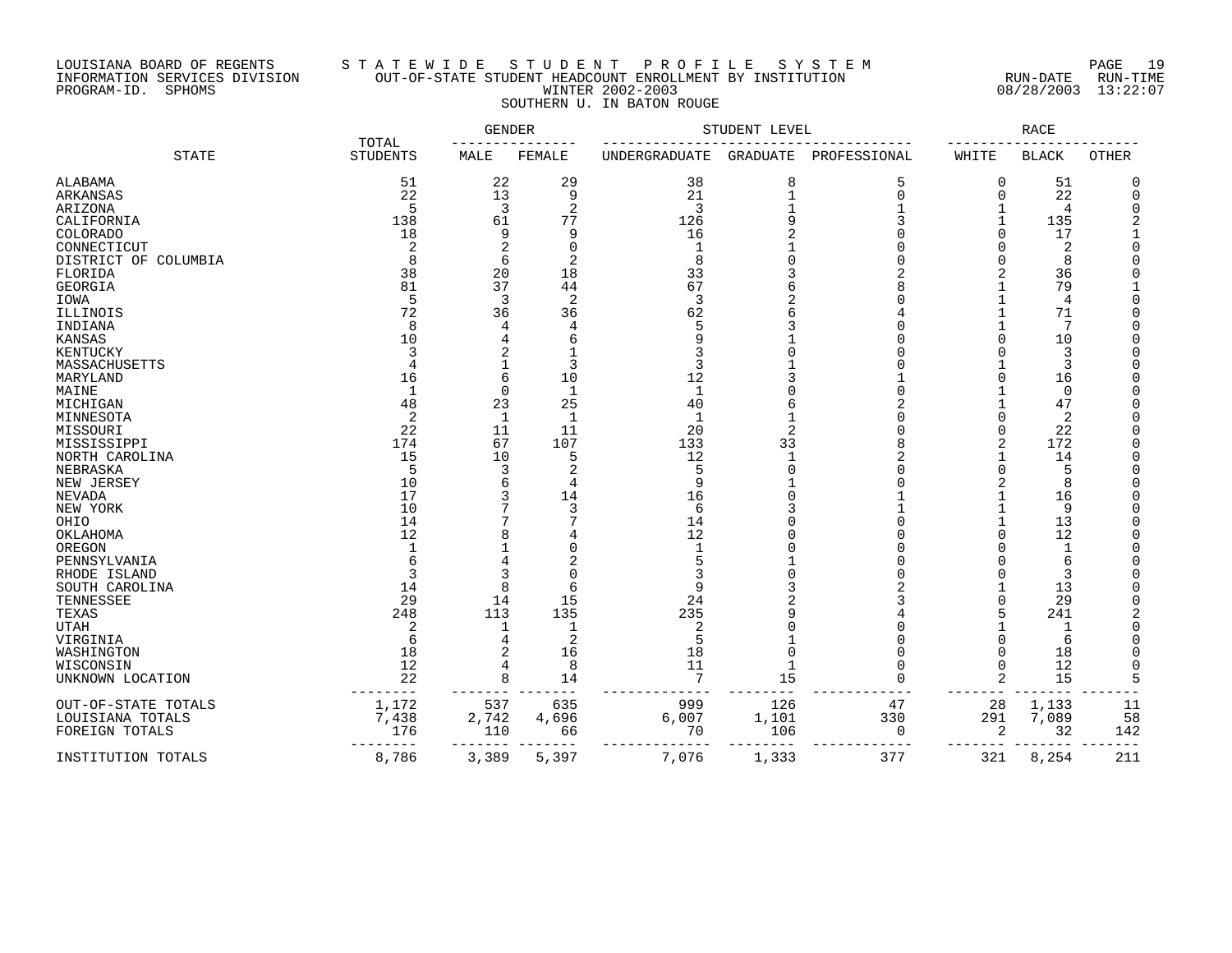## LOUISIANA BOARD OF REGENTS S T A T E W I D E S T U D E N T P R O F I L E S Y S T E M PAGE 20 INFORMATION SERVICES DIVISION OUT-OF-STATE STUDENT HEADCOUNT ENROLLMENT BY INSTITUTION RUN-DATE RUN-TIME PROGRAM-ID. SPHOMS WINTER 2002-2003 08/28/2003 13:22:07 SOUTHERN U. IN NEW ORLEANS

|                     | TOTAL           | <b>GENDER</b> |        |               | STUDENT LEVEL   |              |              | <b>RACE</b>  |              |
|---------------------|-----------------|---------------|--------|---------------|-----------------|--------------|--------------|--------------|--------------|
| <b>STATE</b>        | <b>STUDENTS</b> | MALE          | FEMALE | UNDERGRADUATE | <b>GRADUATE</b> | PROFESSIONAL | WHITE        | <b>BLACK</b> | <b>OTHER</b> |
| ALASKA              |                 |               | 0      |               | 0               | 0            | $\Omega$     |              |              |
| ALABAMA             |                 |               |        |               |                 |              |              |              |              |
| ARKANSAS            |                 |               |        |               |                 |              |              |              |              |
| CALIFORNIA          | 20              |               | 12     | 19            |                 |              |              | 16           |              |
| CONNECTICUT         |                 |               |        |               |                 |              |              |              |              |
| FLORIDA             |                 |               |        |               |                 |              |              |              |              |
| GEORGIA             |                 |               |        |               |                 |              |              |              |              |
| ILLINOIS            |                 |               |        |               |                 |              |              |              |              |
| INDIANA             |                 |               |        |               |                 |              |              |              |              |
| KENTUCKY            |                 |               |        |               |                 |              |              |              |              |
| MARYLAND            |                 |               |        |               |                 |              |              |              |              |
| MAINE               |                 |               |        |               |                 |              |              |              |              |
| MICHIGAN            |                 |               |        |               |                 |              |              |              |              |
| MINNESOTA           |                 |               |        |               |                 |              |              |              |              |
| MISSOURI            |                 |               |        |               |                 |              |              | 2            |              |
| MISSISSIPPI         | 21              |               | 16     | 17            |                 |              |              | 20           |              |
| NORTH CAROLINA      |                 |               | C      |               |                 |              |              |              |              |
| NEW JERSEY          |                 |               |        |               |                 |              |              |              |              |
| NEW YORK            |                 |               |        |               |                 |              |              |              |              |
| OHIO                |                 |               |        |               |                 |              |              |              |              |
| OKLAHOMA            |                 |               |        |               |                 |              |              |              |              |
| PENNSYLVANIA        |                 |               |        |               |                 |              |              |              |              |
| SOUTH CAROLINA      |                 |               |        |               |                 |              |              |              |              |
| TENNESSEE           |                 |               |        |               |                 |              |              |              |              |
| TEXAS               | 16              |               |        | 15            |                 |              |              | 14           |              |
| VIRGINIA            |                 |               |        |               |                 |              |              |              |              |
| WASHINGTON          |                 |               |        |               |                 |              |              |              |              |
| WISCONSIN           |                 |               |        |               |                 |              |              |              |              |
| OUT-OF-STATE TOTALS | 118             | 59            | 59     | 104           | 14              | 0            | 8            | 100          | 10           |
| LOUISIANA TOTALS    | 3,412           | 977           | 2,435  | 2,731         | 681             | $\Omega$     | 80           | 3,137        | 195          |
| FOREIGN TOTALS      | 65              | 35            | 30     | 53            | 12              |              | <sup>0</sup> | 12           | 53           |
| INSTITUTION TOTALS  | 3,595           | 1,071         | 2,524  | 2,888         | 707             | 0            | 88           | 3,249        | 258          |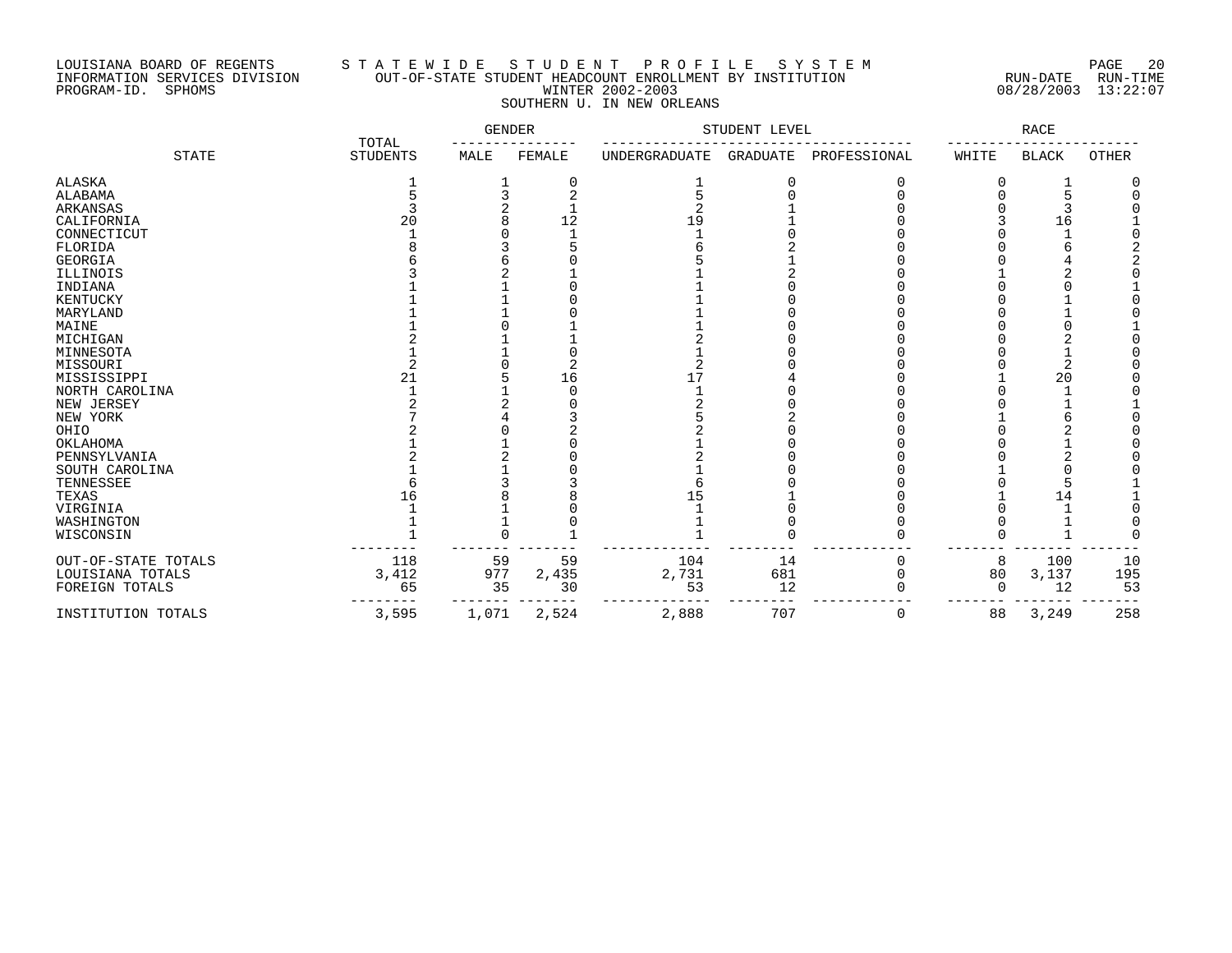## LOUISIANA BOARD OF REGENTS S T A T E W I D E S T U D E N T P R O F I L E S Y S T E M PAGE 21 INFORMATION SERVICES DIVISION OUT-OF-STATE STUDENT HEADCOUNT ENROLLMENT BY INSTITUTION RUN-DATE RUN-TIME PROGRAM-ID. SPHOMS WINTER 2002-2003 08/28/2003 13:22:07 SOUTHERN U. IN SHREVEPORT

| STATE                                                     |                   | GENDER |        | STUDENT LEVEL | RACE     |              |       |              |       |
|-----------------------------------------------------------|-------------------|--------|--------|---------------|----------|--------------|-------|--------------|-------|
|                                                           | TOTAL<br>STUDENTS | MALE   | FEMALE | UNDERGRADUATE | GRADUATE | PROFESSIONAL | WHITE | <b>BLACK</b> | OTHER |
| OUT-OF-STATE TOTALS<br>LOUISIANA TOTALS<br>FOREIGN TOTALS | 2,192             | 525    | ⊥,667  | 2,192         |          |              | 225   | . . 917      | 50    |
| INSTITUTION TOTALS                                        | 2,192             | 525    | .667   | 2,192         |          |              | 225   | 1,917        | 50    |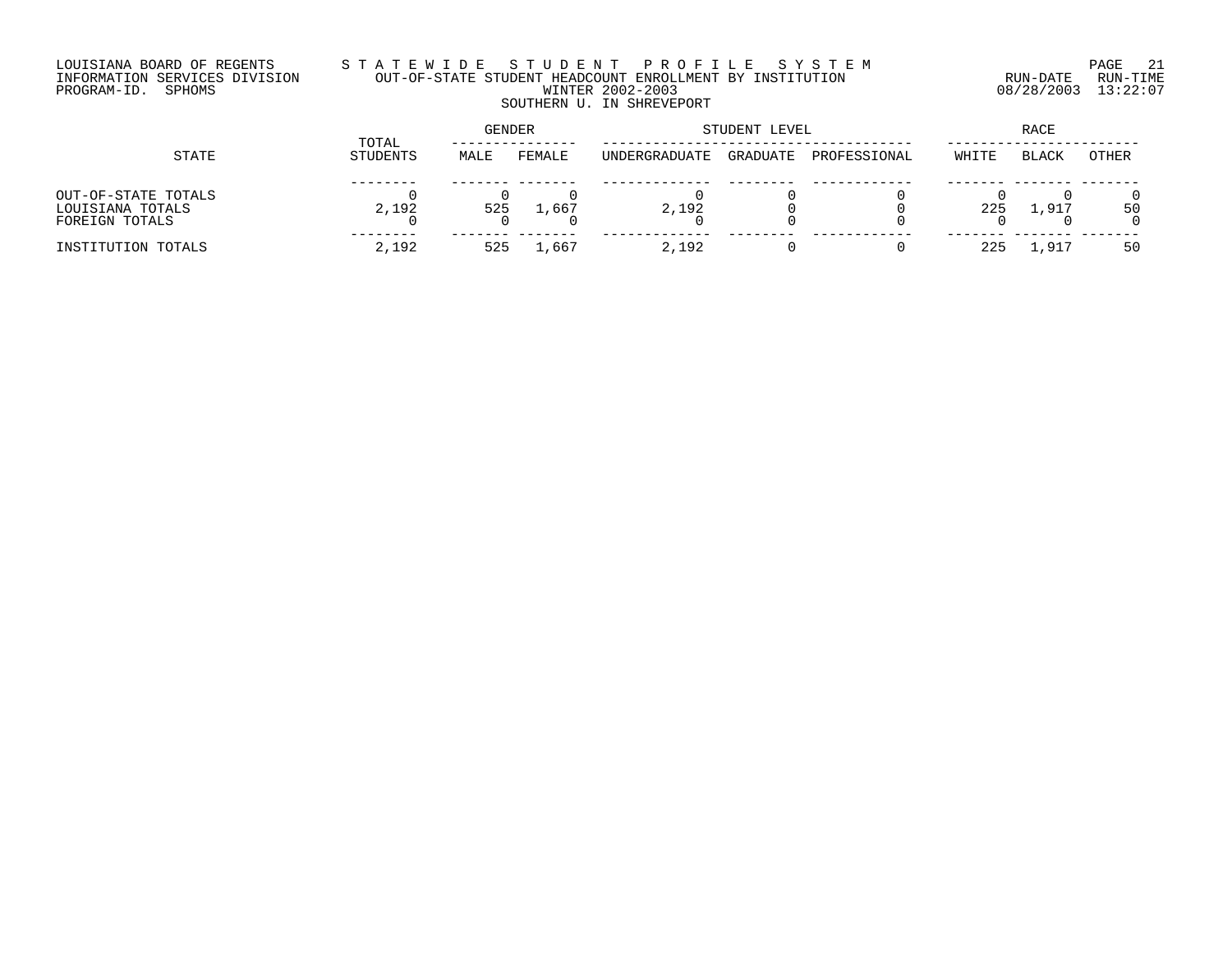## LOUISIANA BOARD OF REGENTS S T A T E W I D E S T U D E N T P R O F I L E S Y S T E M PAGE 22 INFORMATION SERVICES DIVISION OUT-OF-STATE STUDENT HEADCOUNT ENROLLMENT BY INSTITUTION RUN-DATE RUN-TIME PROGRAM-ID. SPHOMS WINTER 2002-2003 08/28/2003 13:22:07 BATON ROUGE COMMUNITY COLLEGE

|                     | TOTAL           |       | <b>GENDER</b> | STUDENT LEVEL |          |              | <b>RACE</b> |              |       |
|---------------------|-----------------|-------|---------------|---------------|----------|--------------|-------------|--------------|-------|
| STATE               | <b>STUDENTS</b> | MALE  | FEMALE        | UNDERGRADUATE | GRADUATE | PROFESSIONAL | WHITE       | <b>BLACK</b> | OTHER |
| ALABAMA             |                 |       |               |               |          |              |             |              |       |
| ARKANSAS            |                 |       |               |               |          |              |             |              |       |
| CALIFORNIA          |                 |       |               |               |          |              |             |              |       |
| FLORIDA             |                 |       |               |               |          |              |             |              |       |
| GEORGIA             |                 |       |               |               |          |              |             |              |       |
| MISSISSIPPI         |                 |       |               |               |          |              |             |              |       |
| NORTH CAROLINA      |                 |       |               |               |          |              |             |              |       |
| NEW YORK            |                 |       |               |               |          |              |             |              |       |
| OHIO                |                 |       |               |               |          |              |             |              |       |
| SOUTH DAKOTA        |                 |       |               |               |          |              |             |              |       |
| TEXAS               |                 |       |               | ⊥∠            |          |              |             |              |       |
| VIRGINIA            |                 |       |               |               |          |              |             |              |       |
| UNKNOWN LOCATION    |                 |       |               |               |          |              |             |              |       |
| OUT-OF-STATE TOTALS | 34              | 18    | 16            | 34            |          |              | 23          |              |       |
| LOUISIANA TOTALS    | 4,431           | 1,985 | 2,446         | 4,431         |          |              | 2,802       | 1,380        | 249   |
| FOREIGN TOTALS      | 35              | 25    | 10            | 35            |          |              |             |              | 35    |
| INSTITUTION TOTALS  | 4,500           | 2,028 | 2,472         | 4,500         | 0        | 0            | 2,825       | 1,388        | 287   |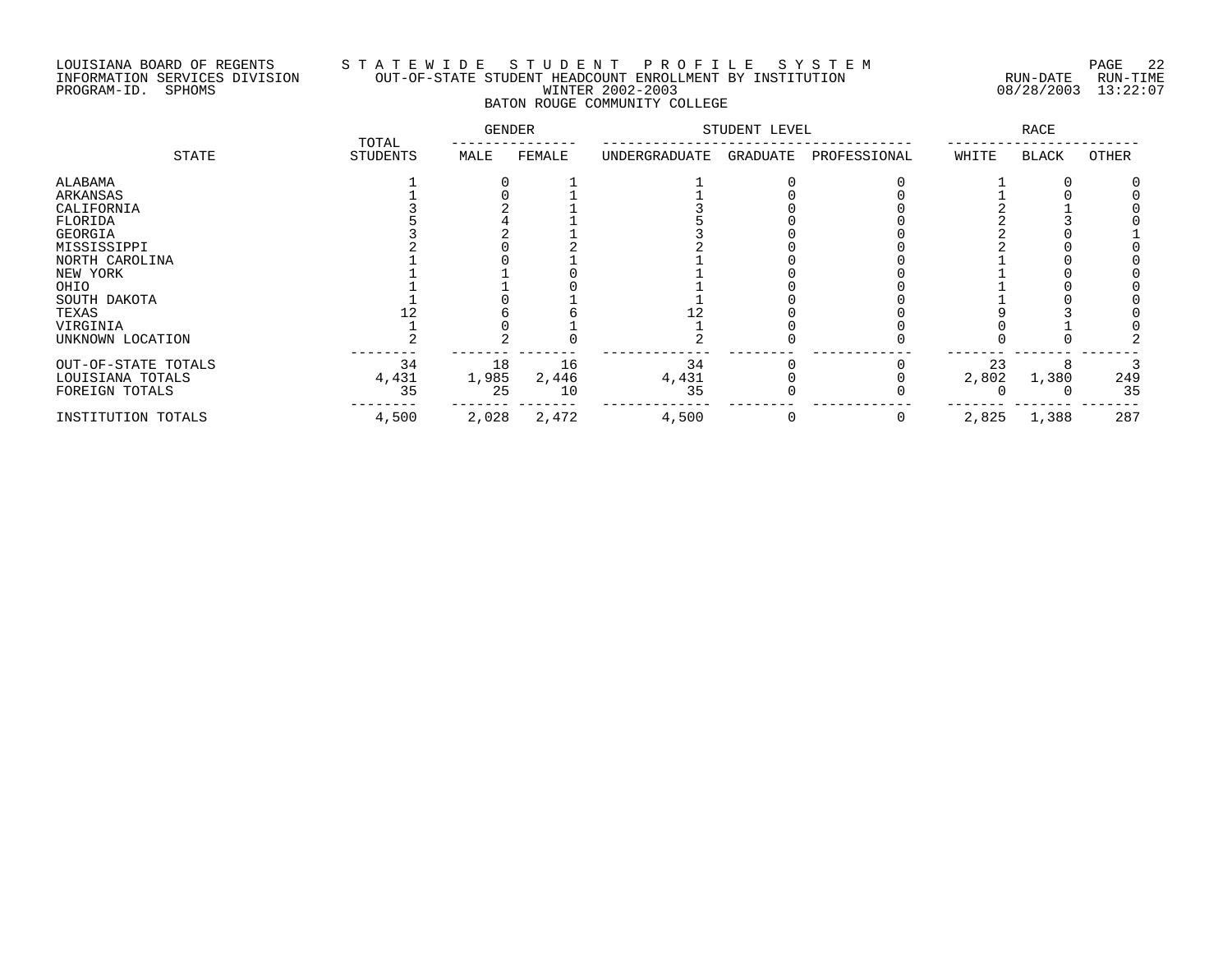# LOUISIANA BOARD OF REGENTS S T A T E W I D E S T U D E N T P R O F I L E S Y S T E M PAGE 23 INFORMATION SERVICES DIVISION OUT-OF-STATE STUDENT HEADCOUNT ENROLLMENT BY INSTITUTION RUN-DATE RUN-TIME PROGRAM-ID. SPHOMS WINTER 2002-2003 08/28/2003 13:22:07 BOSSIER PARISH COMMUNITY COLLEGE

| STATE                                                            | TOTAL       | GENDER      |             | STUDENT LEVEL |          | RACE         |       |              |       |
|------------------------------------------------------------------|-------------|-------------|-------------|---------------|----------|--------------|-------|--------------|-------|
|                                                                  | STUDENTS    | MALE        | FEMALE      | UNDERGRADUATE | GRADUATE | PROFESSIONAL | WHITE | <b>BLACK</b> | OTHER |
| ARKANSAS<br>ARIZONA<br>OKLAHOMA<br>PENNSYLVANIA<br>TEXAS<br>UTAH |             |             |             | 30            |          |              |       |              |       |
| OUT-OF-STATE TOTALS<br>LOUISIANA TOTALS<br>FOREIGN TOTALS        | 43<br>4,164 | 20<br>1,394 | 23<br>2,770 | 43<br>4,164   |          |              | 2,831 | 1,037        | 296   |
| INSTITUTION TOTALS                                               | 4,207       | 1,414       | 2,793       | 4,207         |          |              | 2,864 | 1,043        | 300   |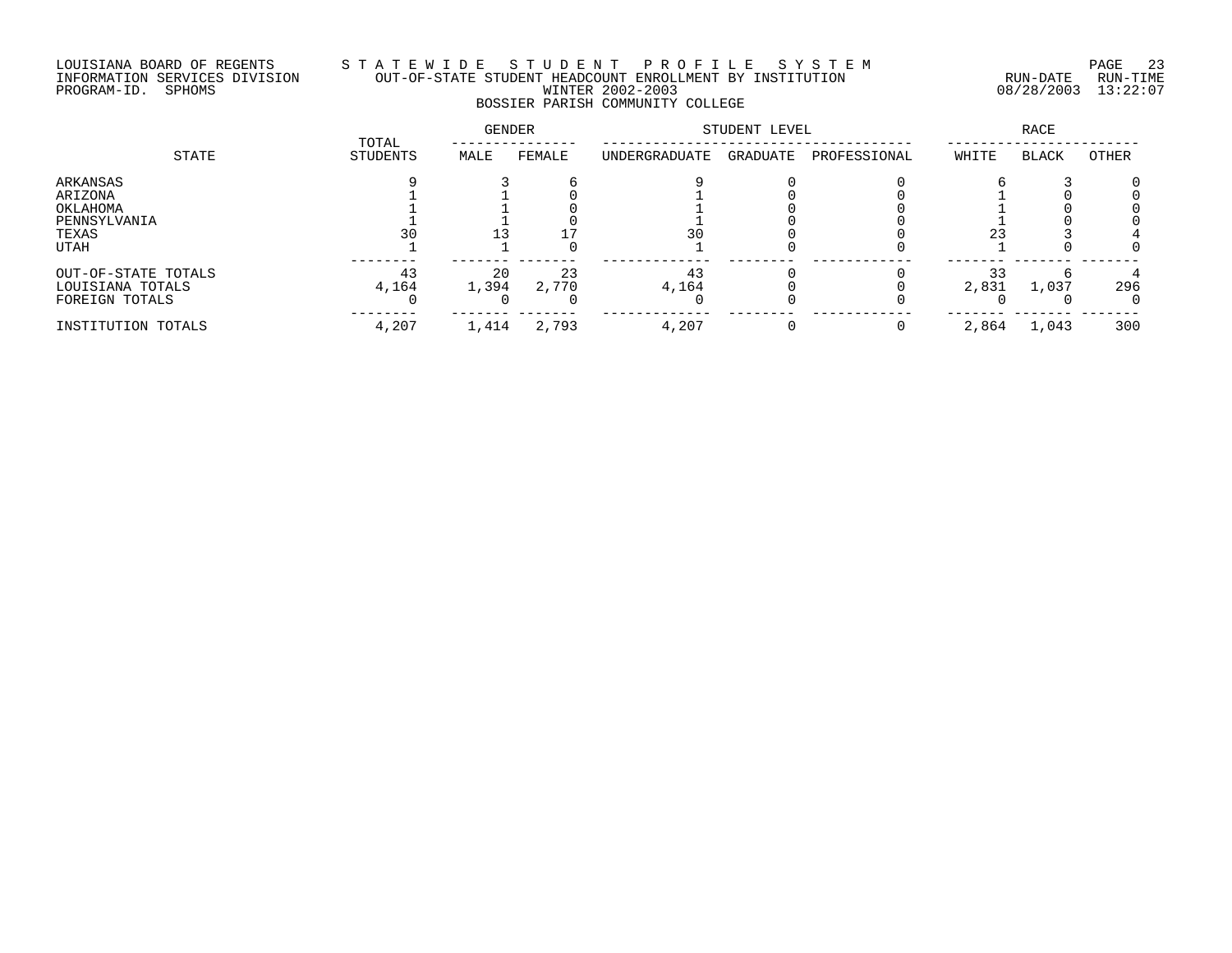## LOUISIANA BOARD OF REGENTS S T A T E W I D E S T U D E N T P R O F I L E S Y S T E M PAGE 24 INFORMATION SERVICES DIVISION OUT-OF-STATE STUDENT HEADCOUNT ENROLLMENT BY INSTITUTION RUN-DATE RUN-TIME PROGRAM-ID. SPHOMS WINTER 2002-2003 08/28/2003 13:22:07 DELGADO COMMUNITY COLLEGE

|                     |                          | <b>GENDER</b> |              | STUDENT LEVEL | <b>RACE</b>     |              |       |              |       |
|---------------------|--------------------------|---------------|--------------|---------------|-----------------|--------------|-------|--------------|-------|
| <b>STATE</b>        | TOTAL<br><b>STUDENTS</b> | MALE          | FEMALE       | UNDERGRADUATE | <b>GRADUATE</b> | PROFESSIONAL | WHITE | <b>BLACK</b> | OTHER |
| ALASKA              | 2                        |               | 1            | 2             | 0               | 0            | 2     | O            | 0     |
| ALABAMA             | 10                       | 3             | 7            | 10            | $\Omega$        | O            |       | 3            |       |
| ARKANSAS            | $\overline{2}$           |               | 2            | 2             |                 |              |       |              |       |
| ARIZONA             |                          |               | 2            |               |                 |              |       |              |       |
| CALIFORNIA          | 18                       | 6             | 12           | 18            |                 |              |       | 6            |       |
| <b>COLORADO</b>     | 2                        | 2             | $\mathbf 0$  | 2             |                 |              |       |              |       |
| CONNECTICUT         | $\mathbf{1}$             | $\Omega$      | $\mathbf{1}$ |               |                 |              | n     |              |       |
| FLORIDA             | 30                       | 12            | 18           | 30            |                 |              | 13    |              | 13    |
| GEORGIA             |                          | 3             | 2            |               |                 |              |       | 2            |       |
| HAWAII              |                          |               |              |               |                 |              |       |              |       |
| IOWA                |                          |               |              |               |                 |              |       |              |       |
| ILLINOIS            |                          |               |              |               |                 |              |       |              |       |
| INDIANA             |                          |               |              |               |                 |              |       |              |       |
| <b>KANSAS</b>       |                          |               |              |               |                 |              |       |              |       |
| KENTUCKY            |                          |               |              |               |                 |              |       |              |       |
| MARYLAND            |                          |               |              |               |                 |              |       |              |       |
| MICHIGAN            |                          |               |              |               |                 |              |       |              |       |
| MISSOURI            |                          |               | $\cap$       |               |                 |              |       |              |       |
| MISSISSIPPI         | 22                       | 12            | 10           | 22            |                 |              | 13    |              |       |
| MONTANA             |                          | $\Omega$      |              |               |                 |              |       |              |       |
| NORTH CAROLINA      |                          |               |              |               |                 |              |       |              |       |
| NEW JERSEY          |                          |               |              |               |                 |              |       |              |       |
| NEW MEXICO          |                          |               |              |               |                 |              |       |              |       |
| <b>NEVADA</b>       |                          |               |              |               |                 |              |       |              |       |
| NEW YORK            |                          |               |              |               |                 |              |       |              |       |
| OHIO                |                          |               |              |               |                 |              |       |              |       |
| OKLAHOMA            |                          |               |              |               |                 |              |       |              |       |
| PENNSYLVANIA        |                          |               |              |               |                 |              |       |              |       |
| RHODE ISLAND        |                          |               |              |               |                 |              |       |              |       |
| SOUTH CAROLINA      |                          | 0             |              |               |                 |              |       |              |       |
| TENNESSEE           |                          | 6             |              |               |                 |              | 8     |              |       |
| TEXAS               | 36                       | 19            | 17           | 36            |                 |              | 15    | 11           | 10    |
| VIRGINIA            | 5                        |               | 4            |               |                 |              |       | 2            |       |
| WASHINGTON          |                          | 3             | 2            |               |                 |              |       | $\mathbf{1}$ |       |
|                     |                          |               |              |               |                 |              |       |              |       |
| OUT-OF-STATE TOTALS | 198                      | 90            | 108          | 198           | 0               | 0            | 97    | 45           | 56    |
| LOUISIANA TOTALS    | 14,968                   | 4,513         | 10,455       | 14,968        | 0               | 0            | 5,735 | 6,397        | 2,836 |
| FOREIGN TOTALS      | 206                      | 87            | 119          | 206           | 0               | $\Omega$     | 27    | 6            | 173   |
| INSTITUTION TOTALS  | 15,372                   | 4,690         | 10,682       | 15,372        | $\Omega$        | 0            | 5,859 | 6,448        | 3,065 |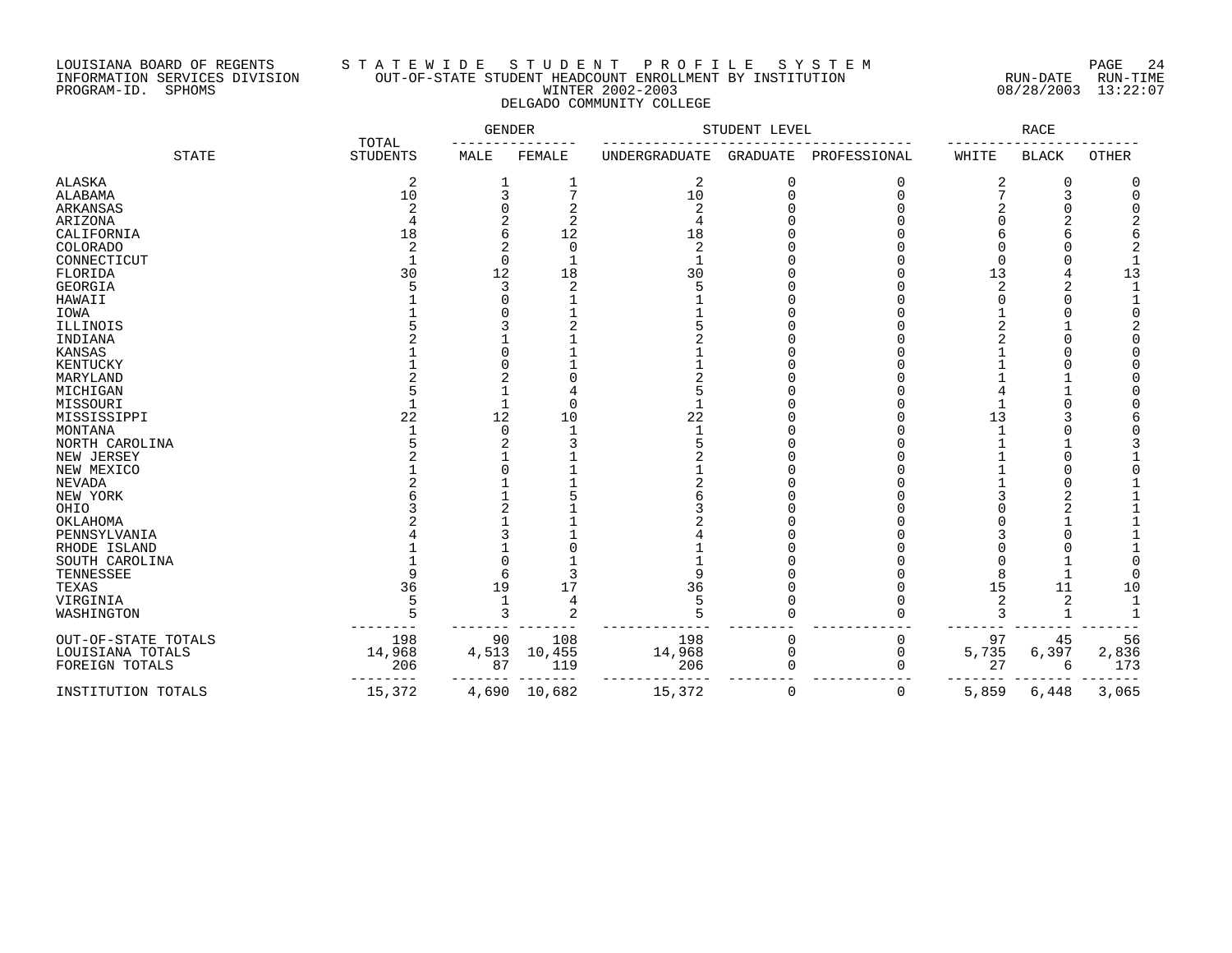## LOUISIANA BOARD OF REGENTS S T A T E W I D E S T U D E N T P R O F I L E S Y S T E M PAGE 25 INFORMATION SERVICES DIVISION OUT-OF-STATE STUDENT HEADCOUNT ENROLLMENT BY INSTITUTION RUN-DATE RUN-TIME PROGRAM-ID. SPHOMS WINTER 2002-2003 08/28/2003 13:22:07 ELAINE P. NUNEZ COMMUN. COLLEGE

|                                                           |                   | GENDER |               | STUDENT LEVEL | RACE     |              |       |       |       |
|-----------------------------------------------------------|-------------------|--------|---------------|---------------|----------|--------------|-------|-------|-------|
| STATE                                                     | TOTAL<br>STUDENTS | MALE   | FEMALE        | UNDERGRADUATE | GRADUATE | PROFESSIONAL | WHITE | BLACK | OTHER |
| MISSISSIPPI                                               |                   |        |               |               |          | $\Omega$     |       |       |       |
| OUT-OF-STATE TOTALS<br>LOUISIANA TOTALS<br>FOREIGN TOTALS | 2,202             | 646    | 1,556         | 2,202         |          |              | 1,424 | 590   | 188   |
| INSTITUTION TOTALS                                        | 2,203             | 646    | $\perp$ , 557 | 2,203         |          | 0            | 1,425 | 590   | 188   |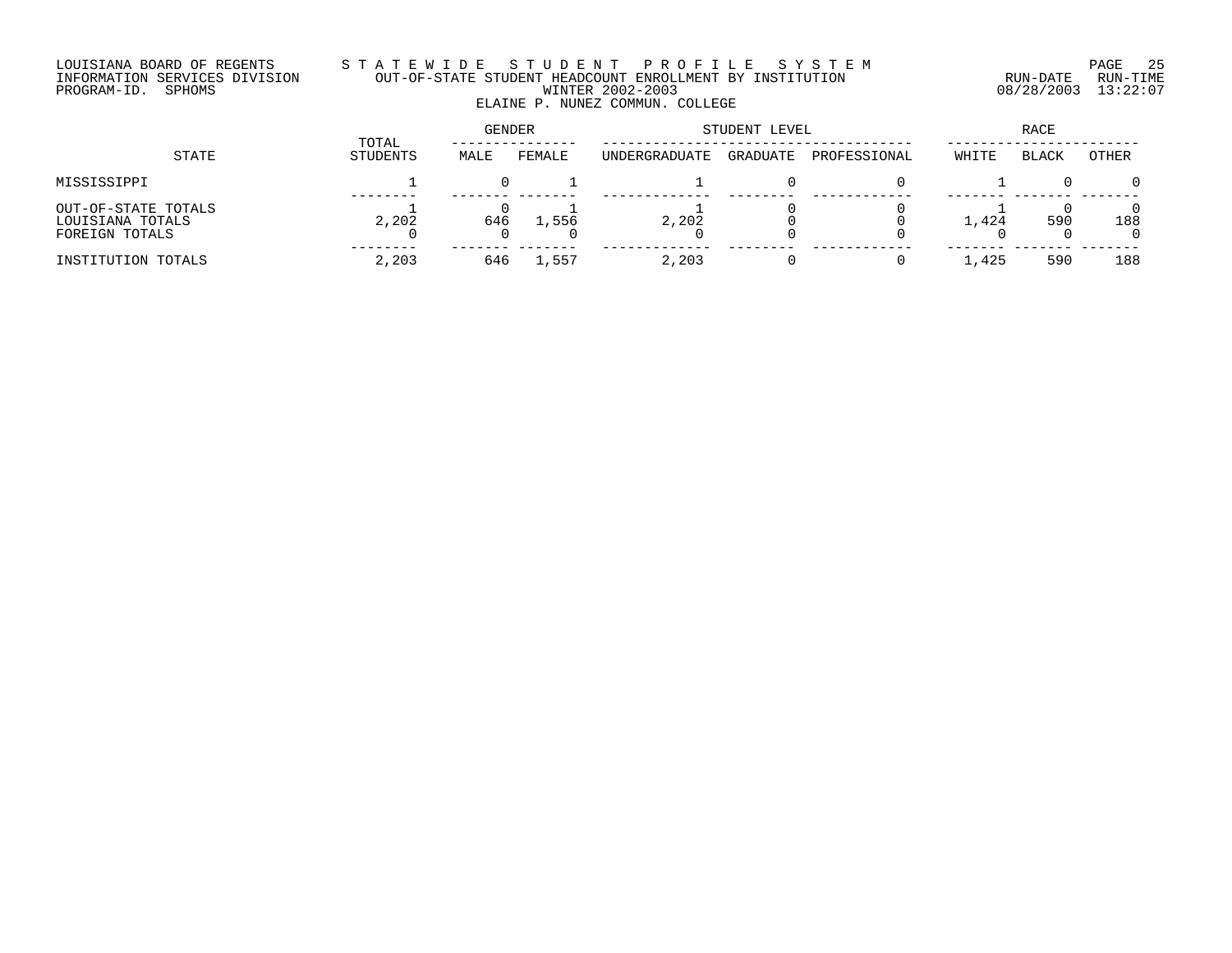## LOUISIANA BOARD OF REGENTS S T A T E W I D E S T U D E N T P R O F I L E S Y S T E M PAGE 26 INFORMATION SERVICES DIVISION OUT-OF-STATE STUDENT HEADCOUNT ENROLLMENT BY INSTITUTION RUN-DATE RUN-TIME PROGRAM-ID. SPHOMS WINTER 2002-2003 08/28/2003 13:22:07 RIVER PARISHES COMMUNITY COLLEGE

| STATE               |                   | GENDER |        | STUDENT LEVEL | RACE     |              |       |              |       |
|---------------------|-------------------|--------|--------|---------------|----------|--------------|-------|--------------|-------|
|                     | TOTAL<br>STUDENTS | MALE   | FEMALE | UNDERGRADUATE | GRADUATE | PROFESSIONAL | WHITE | <b>BLACK</b> | OTHER |
|                     |                   |        |        |               |          |              |       |              |       |
| OUT-OF-STATE TOTALS |                   |        |        |               |          |              |       |              |       |
| LOUISIANA TOTALS    | 590               | 199    | 391    | 590           |          |              | 462   | 109          | 19    |
| FOREIGN TOTALS      |                   |        |        |               |          |              |       |              |       |
| INSTITUTION TOTALS  | 590               | 199    | 391    | 590           |          |              | 462   | 109          | 19    |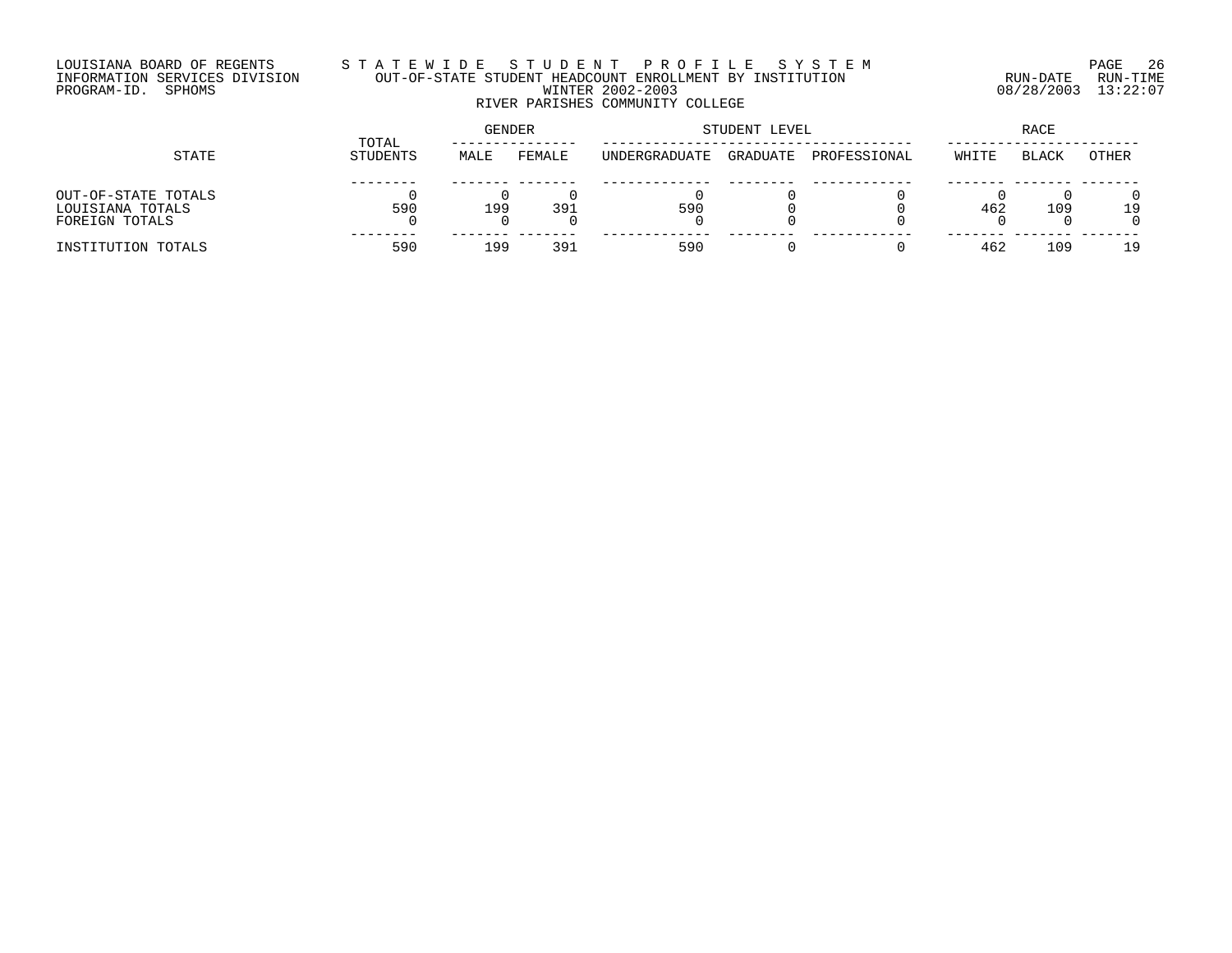## LOUISIANA BOARD OF REGENTS S T A T E W I D E S T U D E N T P R O F I L E S Y S T E M PAGE 27 INFORMATION SERVICES DIVISION OUT-OF-STATE STUDENT HEADCOUNT ENROLLMENT BY INSTITUTION RUN-DATE RUN-TIME PROGRAM-ID. SPHOMS WINTER 2002-2003 08/28/2003 13:22:07 SOUTH LA. COMMUNITY COLLEGE

| STATE                                                     |                   | GENDER |        | STUDENT LEVEL | RACE     |              |       |              |       |
|-----------------------------------------------------------|-------------------|--------|--------|---------------|----------|--------------|-------|--------------|-------|
|                                                           | TOTAL<br>STUDENTS | MALE   | FEMALE | UNDERGRADUATE | GRADUATE | PROFESSIONAL | WHITE | <b>BLACK</b> | OTHER |
| OUT-OF-STATE TOTALS<br>LOUISIANA TOTALS<br>FOREIGN TOTALS | 1,215             | 357    | 858    | 1,215         |          |              | 741   | 431          | 43    |
| INSTITUTION TOTALS                                        | 1,221             | 360    | 861    | . . 221       |          |              | 741   | 431          | 49    |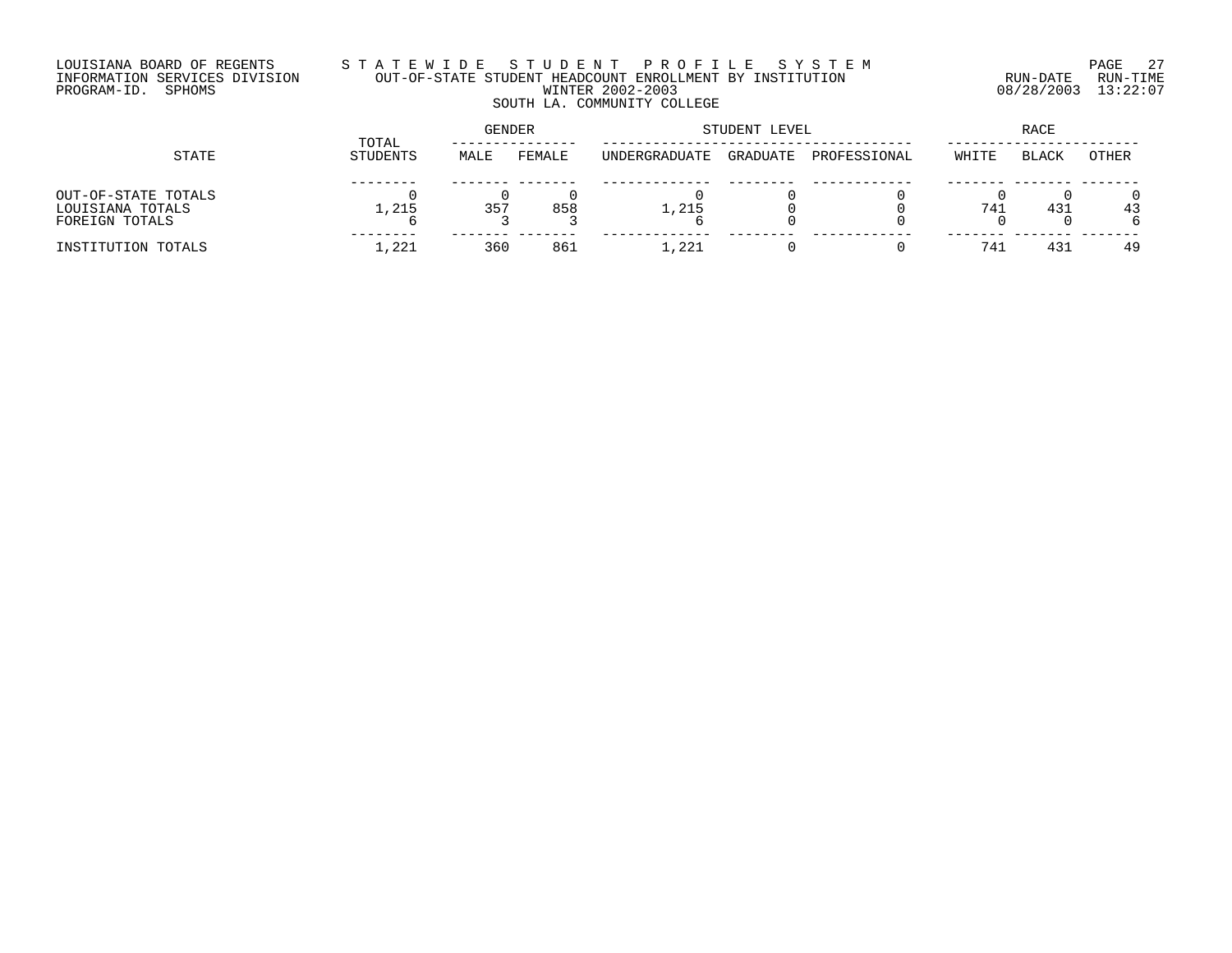## LOUISIANA BOARD OF REGENTS S T A T E W I D E S T U D E N T P R O F I L E S Y S T E M PAGE 28 INFORMATION SERVICES DIVISION OUT-OF-STATE STUDENT HEADCOUNT ENROLLMENT BY INSTITUTION RUN-DATE RUN-TIME PROGRAM-ID. SPHOMS WINTER 2002-2003 08/28/2003 13:22:07 LA. DELTA COMMUNITY COLLEGE

|                     |                          | <b>GENDER</b> |        | STUDENT LEVEL | <b>RACE</b> |              |       |              |       |
|---------------------|--------------------------|---------------|--------|---------------|-------------|--------------|-------|--------------|-------|
| STATE               | TOTAL<br><b>STUDENTS</b> | MALE          | FEMALE | UNDERGRADUATE | GRADUATE    | PROFESSIONAL | WHITE | <b>BLACK</b> | OTHER |
| ARKANSAS            |                          |               |        |               |             |              |       |              |       |
| CALIFORNIA          |                          |               |        |               |             |              |       |              |       |
| ILLINOIS            |                          |               |        |               |             |              |       |              |       |
| KENTUCKY            |                          |               |        |               |             |              |       |              |       |
| MASSACHUSETTS       |                          |               |        |               |             |              |       |              |       |
| MARYLAND            |                          |               |        |               |             |              |       |              |       |
| MISSISSIPPI         |                          |               |        |               |             |              |       |              |       |
| TEXAS               |                          |               |        |               |             |              |       |              |       |
| <b>UTAH</b>         |                          |               |        |               |             |              |       |              |       |
| WASHINGTON          |                          |               |        |               |             |              |       |              |       |
| OUT-OF-STATE TOTALS |                          |               |        | 17            |             |              |       |              |       |
| LOUISIANA TOTALS    | 508                      | 158           | 350    | 508           |             |              | 290   | 195          | 23    |
| FOREIGN TOTALS      |                          |               |        |               |             |              |       |              |       |
| INSTITUTION TOTALS  | 525                      | 166           | 359    | 525           |             |              | 296   | 204          | 25    |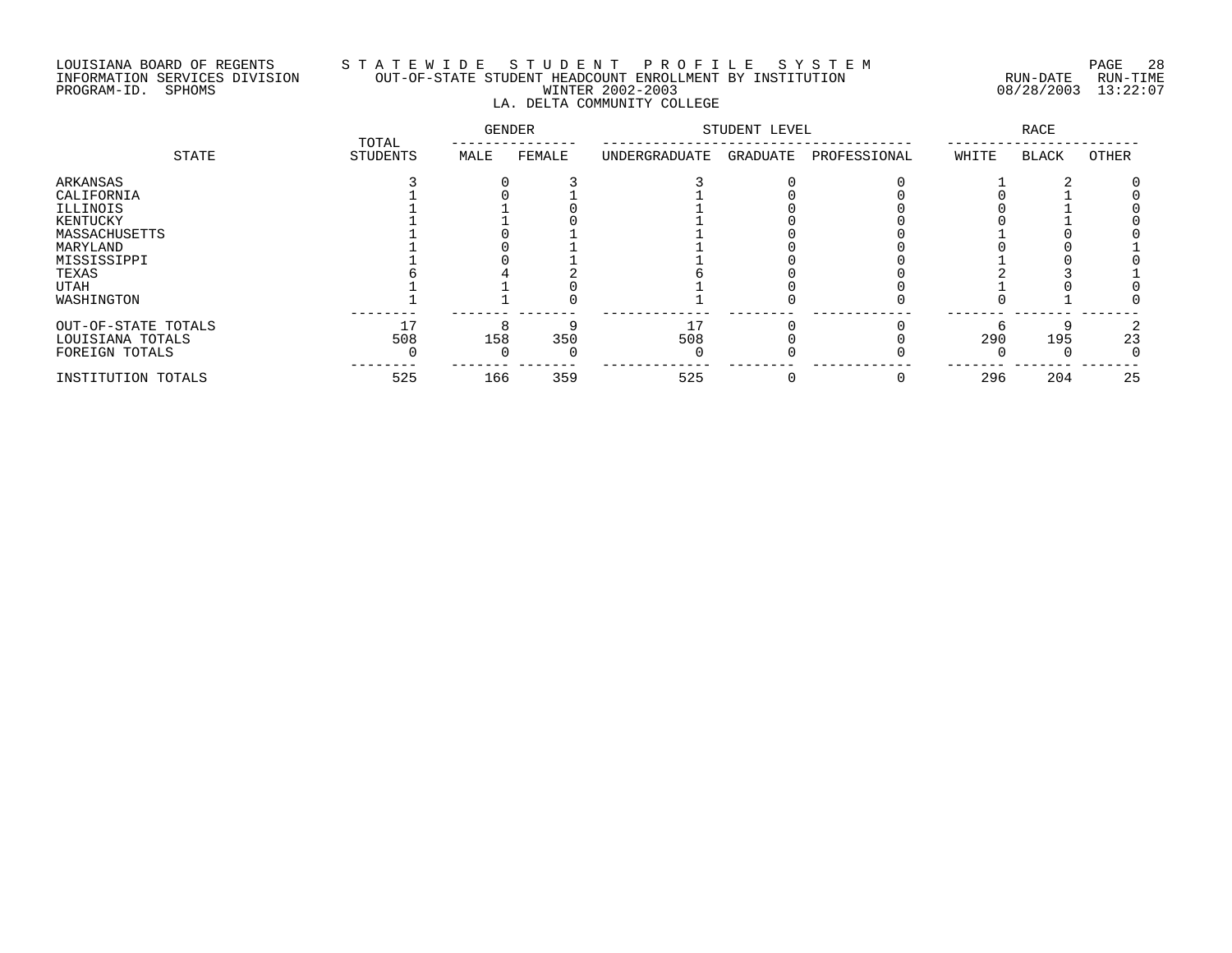## LOUISIANA BOARD OF REGENTS S T A T E W I D E S T U D E N T P R O F I L E S Y S T E M PAGE 29 INFORMATION SERVICES DIVISION OUT-OF-STATE STUDENT HEADCOUNT ENROLLMENT BY INSTITUTION RUN-DATE RUN-TIME PROGRAM-ID. SPHOMS WINTER 2002-2003 08/28/2003 13:22:07 PUBLIC INSTITUTIONAL TOTALS

|                      |                          | GENDER          |                | STUDENT LEVEL |                |                       | RACE         |               |                       |  |
|----------------------|--------------------------|-----------------|----------------|---------------|----------------|-----------------------|--------------|---------------|-----------------------|--|
| <b>STATE</b>         | TOTAL<br><b>STUDENTS</b> | MALE            | FEMALE         | UNDERGRADUATE |                | GRADUATE PROFESSIONAL | WHITE        | <b>BLACK</b>  | OTHER                 |  |
| ALASKA               | 24                       | 13              | 11             | 21            | 3              | 0                     | 18           | 5             | 1                     |  |
| ALABAMA              | 416                      | 192             | 224            | 333           | 76             | $\overline{7}$        | 247          | 151           | 18                    |  |
| ARKANSAS             | 727                      | 326             | 401            | 569           | 119            | 39                    | 533          | 161           | 33                    |  |
| ARIZONA              | 57                       | 29              | 28             | 41            | 12             | 4                     | 39           | 10            | 8                     |  |
| CALIFORNIA           | 653                      | 280             | 373            | 552           | 89             | 12                    | 193          | 377           | 83                    |  |
| <b>COLORADO</b>      | 106                      | 44              | 62             | 95            | 10             | 1                     | 51           | 41            | 14                    |  |
| CONNECTICUT          | 51                       | 22              | 29             | 37            | 13             | 1                     | 31           | 12            | 8                     |  |
| DISTRICT OF COLUMBIA | 20                       | 10              | 10             | 16            | $\overline{4}$ | $\Omega$              | $\mathbf{1}$ | 18            |                       |  |
| DELAWARE             | 13                       | 5               | 8              | 10            | 3              | $\mathbf 0$           | 6            | 6             | $\mathbf 1$           |  |
| FLORIDA              | 444                      | 238             | 206            | 354           | 72             | 18                    | 238          | 134           | 72                    |  |
| <b>GEORGIA</b>       | 378                      | 175             | 203            | 312           | 51             | 15                    | 154          | 197           | 27                    |  |
| HAWAII               | 20                       | 5               | 15             | 16            | $\overline{4}$ | 0                     | 11           | 2             | 7                     |  |
|                      | 46                       |                 |                | 30            |                | $\overline{0}$        |              |               | 3                     |  |
| IOWA                 |                          | 22              | 24<br>7        |               | 16             |                       | 37           | 6<br>$\Omega$ | 4                     |  |
| <b>IDAHO</b>         | 15                       | 8               |                | 10            | $\overline{4}$ | 1                     | 11           |               |                       |  |
| ILLINOIS             | 312                      | 158             | 154            | 254           | 51             | 7                     | 95           | 201           | 16                    |  |
| INDIANA              | 101                      | 41              | 60             | 78            | 22             | 1                     | 65           | 24            | 12                    |  |
| <b>KANSAS</b>        | 64                       | 36              | 28             | 55            | 9              | $\mathbf 0$           | 36           | 23            | 5                     |  |
| KENTUCKY             | 73                       | 42              | 31             | 46            | 26             | $\mathbf{1}$          | 57           | 14            | $\overline{2}$        |  |
| MASSACHUSETTS        | 53                       | 21              | 32             | 34            | 18             | $\mathbf{1}$          | 38           | 7             | 8                     |  |
| MARYLAND             | 121                      | 48              | 73             | 89            | 29             | 3                     | 49           | 59            | 13                    |  |
| MAINE                | 19                       | 10              | 9              | 13            | 6              | $\overline{0}$        | 15           | $\Omega$      | 4                     |  |
| MICHIGAN             | 195                      | 92              | 103            | 160           | 32             | 3                     | 72           | 117           | 6                     |  |
| MINNESOTA            | 47                       | 22              | 25             | 33            | 13             | $\mathbf{1}$          | 35           | 11            |                       |  |
| MISSOURI             | 164                      | 66              | 98             | 138           | 25             | $\mathbf 1$           | 87           | 69            | 8                     |  |
| MISSISSIPPI          | 969                      | 428             | 541            | 760           | 190            | 19                    | 524          | 385           | 60                    |  |
| MONTANA              | 16                       | 5               | 11             | 11            | 5              | $\overline{0}$        | 14           | 0             | 2                     |  |
| NORTH CAROLINA       | 111                      | 52              | 59             | 74            | 32             | 5                     | 67           | 31            | 13                    |  |
| NORTH DAKOTA         | 10                       | 8               | $\overline{2}$ | 6             | $\overline{4}$ | $\overline{0}$        | 9            | $\Omega$      | $\mathbf{1}$          |  |
| NEBRASKA             | 40                       | 16              | 24             | 30            | 10             | $\mathbf 0$           | 27           | 12            |                       |  |
| NEW HAMPSHIRE        | 13                       | 10              | $\overline{3}$ | 12            | 1              | $\Omega$              | 11           | $\Omega$      | $\overline{c}$        |  |
| NEW JERSEY           | 104                      | 69              | 35             | 82            | 19             | 3                     | 49           | 38            | 17                    |  |
| NEW MEXICO           | 48                       | 21              | 27             | 39            | 8              | 1                     | 30           | 5             | 13                    |  |
| NEVADA               | 37                       | 12              | 25             | 35            | $\mathbf{1}$   | $\mathbf 1$           | 10           | 24            | 3                     |  |
| NEW YORK             | 192                      | 94              | 98             | 116           | 65             | 11                    | 107          | 61            | 24                    |  |
| OHIO                 | 126                      | 49              | 77             | 88            | 36             | $\overline{2}$        | 72           | 50            | 4                     |  |
| OKLAHOMA             | 121                      | 55              | 66             | 104           | 15             | $\overline{2}$        | 66           | 44            | 11                    |  |
| OREGON               | 54                       | 22              | 32             | 34            | 19             | 1                     | 32           | 14            | 8                     |  |
| PENNSYLVANIA         | 111                      | 60              | 51             | 74            | 33             | 4                     | 80           | 14            | 17                    |  |
| RHODE ISLAND         | 15                       | $7\phantom{.0}$ | 8              | 12            | $\overline{3}$ | $\mathbf 0$           | 9            | 3             | 3                     |  |
| SOUTH CAROLINA       | 94                       | 45              | 49             | 63            | 27             | 4                     | 51           | 36            |                       |  |
| SOUTH DAKOTA         | 10                       | $7\phantom{.0}$ | $\overline{3}$ | 8             | 2              | $\Omega$              | 8            | 0             |                       |  |
| TENNESSEE            | 268                      | 124             | 144            | 207           | 51             | 10                    | 183          | 78            |                       |  |
|                      |                          |                 |                |               |                |                       |              |               |                       |  |
| TEXAS                | 3,288                    | 1,561           | 1,727          | 3,032         | 233            | 23                    | 1,930        | 1,108         | 250<br>$\overline{4}$ |  |
| <b>UTAH</b>          | 28                       | 14              | 14             | 20            | 6              | 2                     | 23           | 1             |                       |  |
| VIRGINIA             | 150                      | 83              | 67             | 107           | 40             | 3                     | 94           | 39            | 17                    |  |
| VERMONT              | 9                        | 5               | 4              | 6             | 3              | $\overline{0}$        | 8            | 0             |                       |  |
| WASHINGTON           | 82                       | 32              | 50             | 71            | 9              | 2                     | 36           | 37            | 9                     |  |
| WISCONSIN            | 61                       | 22              | 39             | 53            |                | 1                     | 31           | 23            |                       |  |
| WEST VIRGINIA        | 20                       | 8               | 12             | 14            | 6              | $\Omega$              | 18           | 1             |                       |  |
| WYOMING              | 15                       | 9               | 6              | 12            | 3              | $\Omega$              | 11           | $\mathbf 0$   |                       |  |
| UNKNOWN LOCATION     | 124                      | 59              | 65             | 81            | 38             | 5                     | 21           | 27            | 76                    |  |